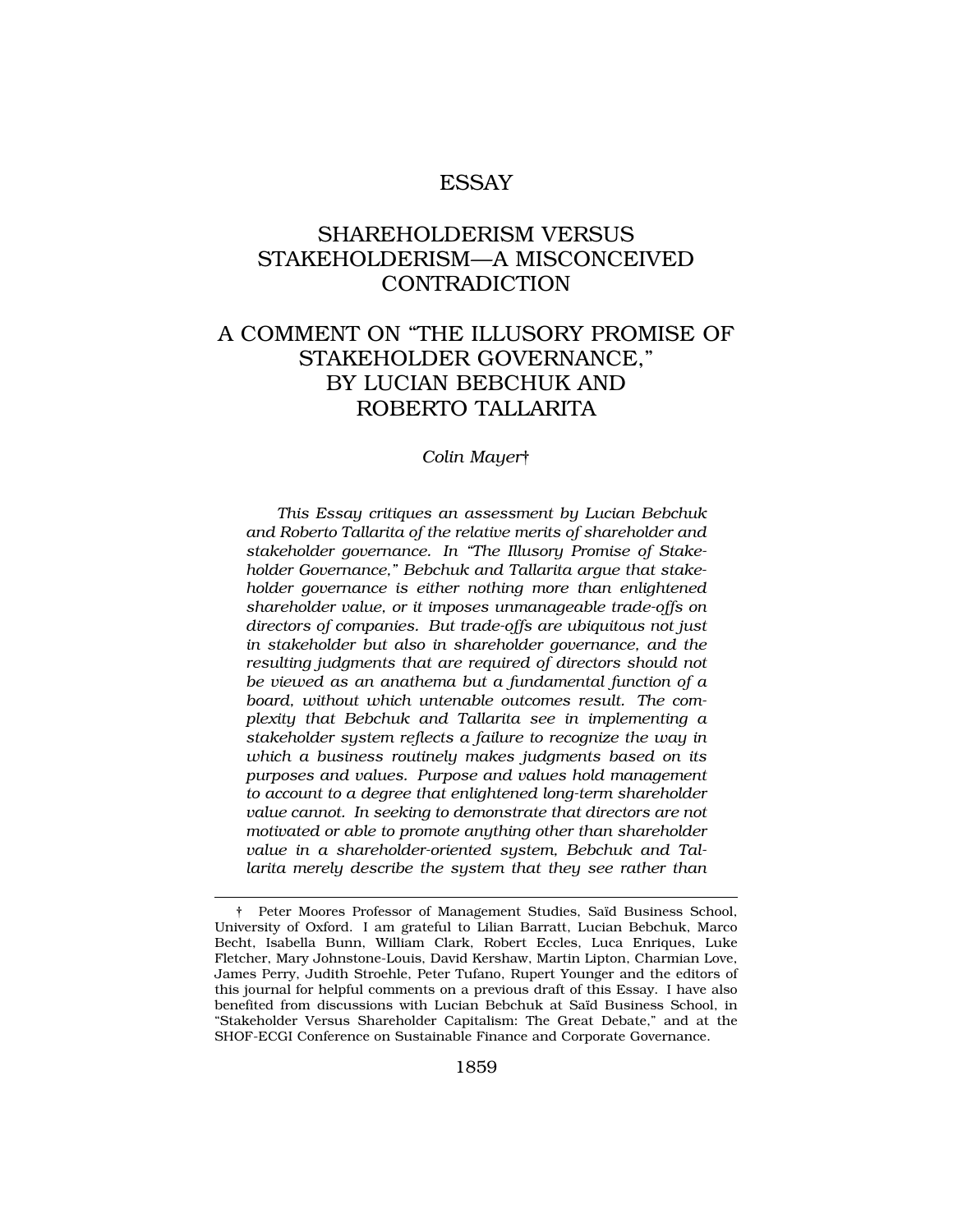*analyze what it could or should be. "The Illusory Promise of Stakeholder Governance" therefore fails to provide a benchmark against which it is possible to evaluate either the comparative merits of shareholder and stakeholder systems, or alternative proposals for reform.* 

| INTRODUCTION: THE IRRELEVANCE AND IMPOSSIBILITY OF |                                                   |  |
|----------------------------------------------------|---------------------------------------------------|--|
|                                                    | STAKEHOLDER GOVERNANCE?  1860                     |  |
|                                                    | I. THE NECESSITY OF JUDGMENT AND UBIQUITY OF      |  |
|                                                    | SHAREHOLDER TRADE-OFFS  1862                      |  |
|                                                    | II. THE TAUTOLOGICAL CASE FOR SHAREHOLDERISM 1867 |  |
|                                                    | III. EVALUATION OF THE STATUS QUO 1872            |  |
| CONCLUSION: AN ALTERNATIVE FRAMEWORK  1877         |                                                   |  |

## INTRODUCTION: THE IRRELEVANCE AND IMPOSSIBILITY OF STAKEHOLDER GOVERNANCE?

"The Illusory Promise of Stakeholder Governance" by Lucian Bebchuk and Roberto Tallarita (BT) is a beautifully written article, which, even by the authors' normal standards of lucidity, is a masterpiece of elegance.<sup>1</sup> It is a thoughtful and carefully constructed critique of stakeholder governance. However, as with some of the most beautiful art, its elegance lies more in its form than its substance, which, for reasons I will describe, is less than an initial reading might suggest.

BT's critique is that "stakeholderism"—the idea of promoting the interests of the stakeholders of a firm (its customers, employees, suppliers, societies, and the environment)— is either just enlightened "shareholderism," augmenting the value of shareholders' investments, or it requires directors of companies to make nearly impossible trade-offs.2 In the latter case, citing Ronald Dworkin, BT describe the tasks that confront the director of a company as "Herculean," involving "superhuman skill, learning, patience and acumen" that make Hercules' Twelve Labors look effortless.3

In the first case, stakeholderism as enlightened shareholderism, stakeholder governance is regarded as good business practice that creates greater financial value for shareholders as well as benefits for stakeholders. By supporting their stakeholders, companies establish more loyal customers, engaged employees, reliable suppliers, and sustainable envi-

<sup>1</sup> Lucian A. Bebchuk & Roberto Tallarita, *The Illusory Promise of Stakeholder Governance*, 106 CORNELL L. REV. 91 (2020).

<sup>2</sup> *Id.* at 108–10, 114–19.

<sup>3</sup> *Id.* at 115 & n.74 (quoting Ronald Dworkin, *Hard Cases*, 88 HARV. L. REV. 1057, 1083 (1975)).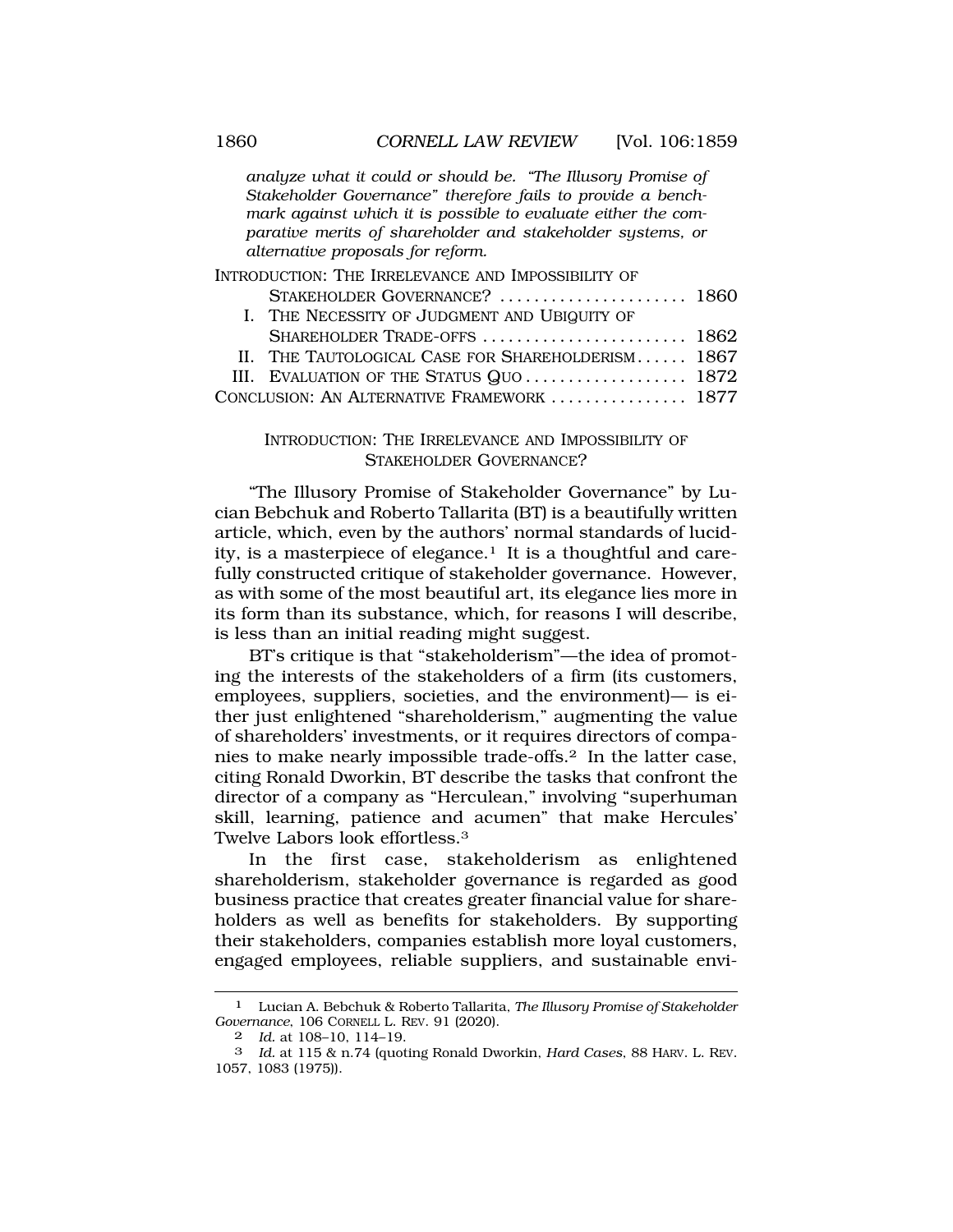ronments. These generate greater revenues and lower costs for companies and therefore more profits as well as benefits for stakeholders.4

This notion of enlightened shareholder value underpins much public policy and corporate practice. It is, for example, the basis of Section 172 of the United Kingdom's Companies Act 2006, which states that "[a] director of a company must act in the way he considers, in good faith, would be most likely to promote the success of the company for the benefit of its members [shareholders] as a whole, and in doing so have regard (amongst other matters) to . . . the likely consequences of any decision in the long term"; to the interests of employees, suppliers, customers, communities; to the decision's effect on the environment and the company's reputation; and to the need to act fairly as between different shareholder interests.5

It is also arguably what the Business Roundtable (BRT) had in mind in discarding their 1997 statement of shareholder supremacy in favor of a corporate purpose which involved delivering value to customers, investing in employees, dealing fairly with suppliers, supporting communities, and creating long-term value for shareholders.<sup>6</sup> In essence, what the BRT intended might well have been what Jim Collins described as the "Genius of the AND"—delivering benefits to stakeholders *and* greater financial value to shareholders.7

In the second case, in which directors make trade-offs, companies go beyond promoting the interests of shareholders and benefit their stakeholders at the expense of financial returns to their shareholders, even in the long term.8 This is the case that concerns BT the most, because the first is no more than shareholder value derived from promoting the wellbeing of stakeholders. It does not, according to BT, involve trade-offs.

<sup>4</sup> *See id.* at 108–10 (discussing enlightened shareholderism).

<sup>5</sup> Companies Act 2006, c. 46, § 172 (UK).

<sup>6</sup> BUSINESS ROUNDTABLE, STATEMENT ON THE PURPOSE OF A CORPORATION (Aug. 19, 2019), [https://system.businessroundtable.org/app/uploads/sites/5/2021/02/](https://system.businessroundtable.org/app/uploads/sites/5/2021/02) BRT-Statement-on-the-Purpose-of-a-Corporation-Feburary-2021-compressed.pdf [\[https://perma.cc/JC4X-5BZA\]](https://perma.cc/JC4X-5BZA).

<sup>7</sup> *See* JIM COLLINS & JERRY I. PORRAS, BUILT TO LAST: SUCCESSFUL HABITS OF VISIONARY COMPANIES 43–46 (1994).

<sup>8</sup> *See* Bebchuk & Tallarita, *supra* note 1, at 114–15 (describing governance if stakeholder welfare is treated as an end).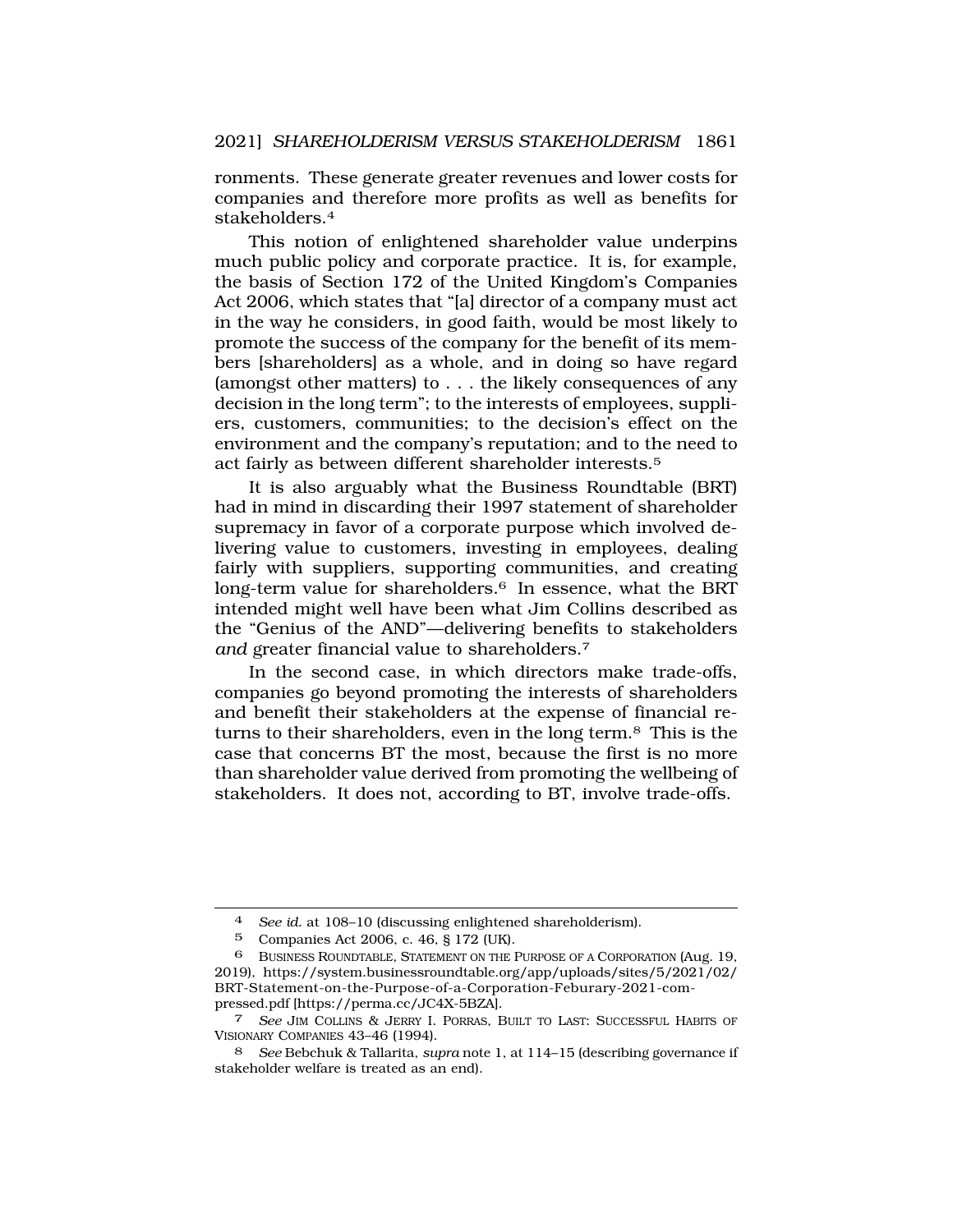## THE NECESSITY OF JUDGMENT AND UBIQUITY OF SHAREHOLDER TRADE-OFFS

I

The idea of directors making judgments appears to be an anathema to BT. It is not clear whether this is because they believe that decision-making is beneath or beyond the capabilities of the board, but the fact that they describe it as a Herculean task suggests that it is more the latter than the former. Do BT really find it that difficult to make such judgments in their daily lives in ascertaining what is right as against rewarding? And if we feel it to be a normal part of our daily lives, why should it not apply also to our working lives? Or is the objection that, as Friedman would argue, directors do not have the right to exercise judgment because they are not elected to do so by a democratic process, thereby rendering it illegitimate?<sup>9</sup> Where exactly does the case for extinguishing judgment from management lie?

BT argue that "pluralistic stakeholderism relies on directors to make the hard choices necessary to define the groups of stakeholders whose interests should be taken into account and then to weigh and balance these interests, which are often difficult to measure, in the vast number of situations in which trade-offs arise."10 But this is precisely the reason why it is not only necessary, but essential, that such judgments be made.

The first complication that BT raise is about the class of stakeholders. Who precisely should directors be incorporating in their judgments about contending interests?11 BT record the various stakeholders that the thirty-one states of the United States that have adopted what are termed "constituency statutes" require directors to take into consideration when making board decisions. All states include employees and customers in the list, nearly all include suppliers, and a majority include creditors and local [communities.12](https://communities.12) 

In an attempt to illustrate the supposed hopelessness of the Herculean task, BT ask us to consider the case of a corpo-

<sup>9</sup> *See* MILTON FRIEDMAN, CAPITALISM AND FREEDOM 133–34 (2002) ("Few trends could so thoroughly undermine the very foundations of our free society as the acceptance by corporate officials of a social responsibility other than to make as much money for their stockholders as possible. . . . If businessmen are civil servants rather than the employees of their stockholders then in a democracy they will, sooner or later, be chosen by the public techniques of election and appointment.").

<sup>10</sup> Bebchuk & Tallarita, *supra* note 1, at 115. 11 *Id.* at 116.

<sup>12</sup> *Id.* at 117–18.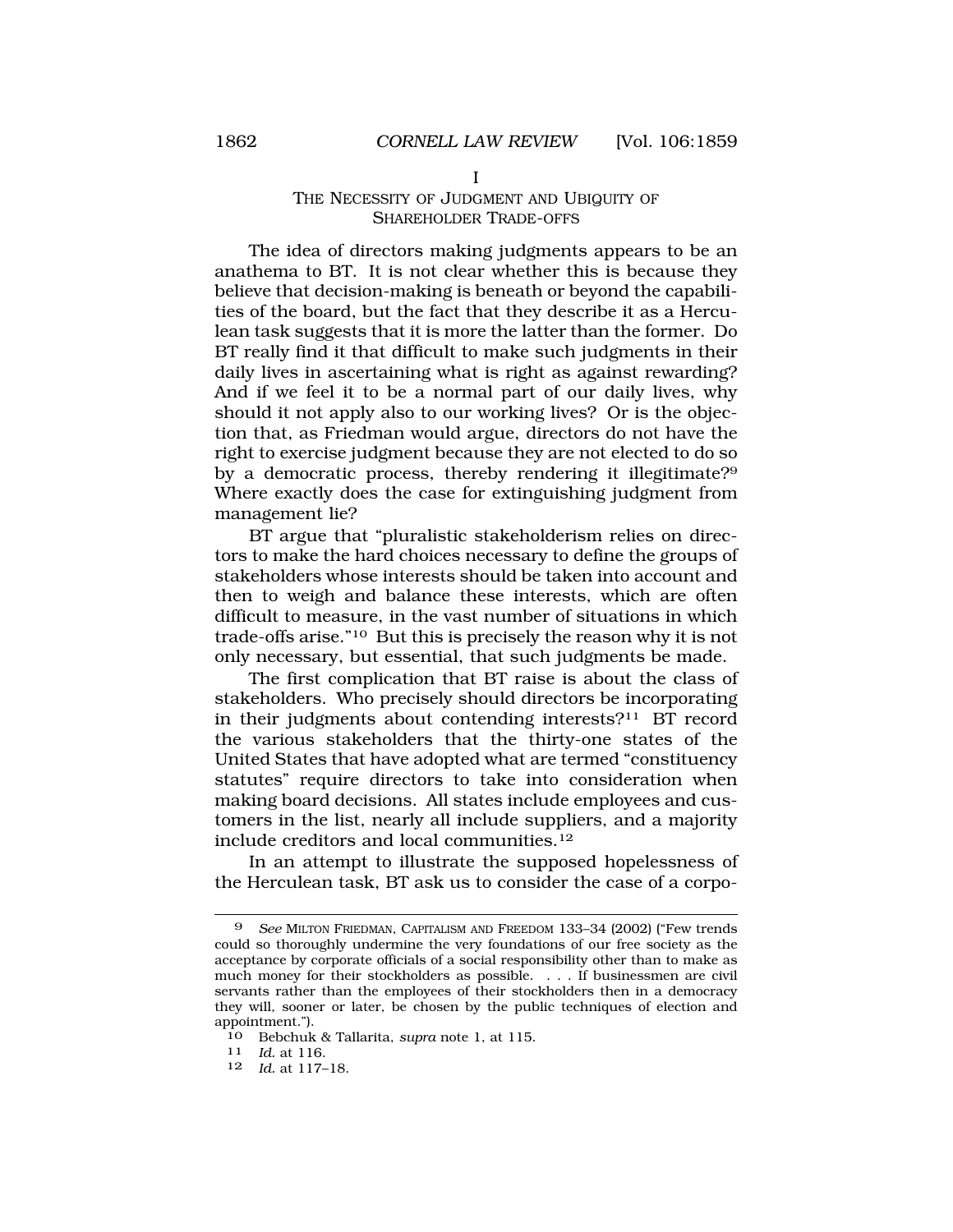rate plan to relocate to another region. "In addition to the negative effects of the plant relocation on the plant's current employees and the community in which the plant is currently located," they ask, "should the company's leaders also take into account the positive effects on the employees of the new plant and on the community in which the new plant would operate?" And as if to exemplify the absurdity of it all, they ask: "Would the answer to this question change if the new location were overseas?"13

Let me rephrase the question slightly differently: Should the company's leaders take no or minimal account of the negative effects of the plant's relocation on current workers, the positive effects on the workers of the new plant, or the effects on the communities in either the existing or new location of the plant? And: Should they take less account of affected parties if they reside overseas? Or to be more direct: Is their responsibility solely to determine what the effect will be on share price or "long-term shareholder value" and ignore the interest of anyone else? My answer to the last of these and therefore to the previous two questions is unequivocally no.

BT go on to give two other examples of the supposedly impossible complexities that stakeholderism creates for directors. Should they be expected to take account of the effect of their firms' activities on competitors' workers or suppliers or their environmental impact on "residents of faraway countries or only on those living in the United States?"14 The answer that I would give to both parts is yes, of course. Indeed, multinationals should arguably give particular consideration to mitigating adverse impacts of their operations on the natural environment and indigenous industries of low-income countries. Directors may dismiss these effects and conclude that they are irrelevant or unjustified, but they should not ignore them any more than they should ignore casualties and deaths of their employees on their own sites that could only be prevented by expenditures that diminish shareholder value.

Does that give directors carte blanche to do whatever they like? No, not a bit of it. They act according to the reasons for the company's creation and the purposes of its continued existence. These reasons and purposes are the guiding stars of the board, not the rigid rules of shareholder rights or primacy that trump all else. It is against those purposes and their associated values that the board's actions and performance should

<sup>13</sup>*Id.* at 118. 14 *Id.* at 118–19.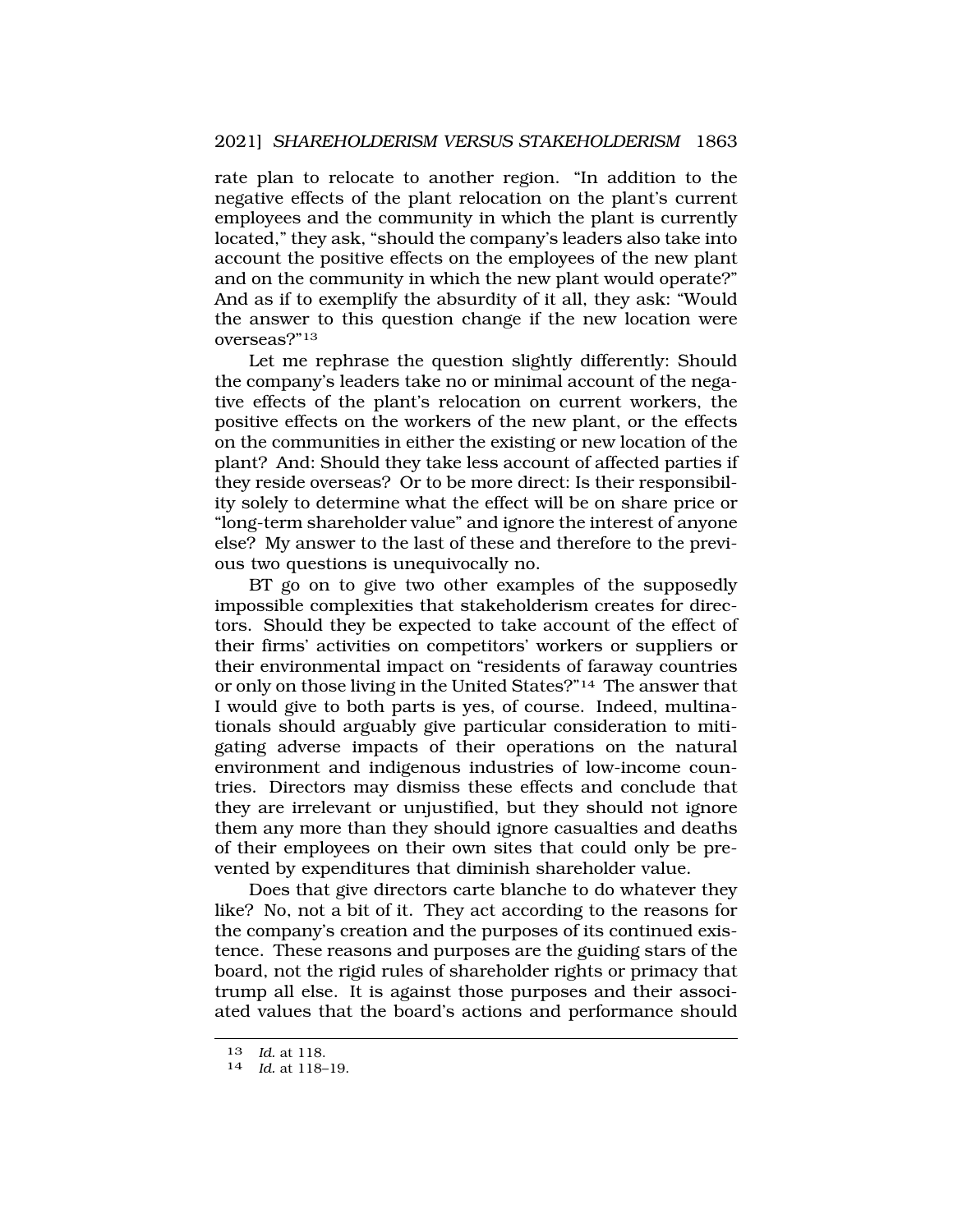be judged. As BT themselves acknowledge, directors have the right to act with judgment—business judgment—and they should exercise that judgment in a form that they believe to be appropriate to the [circumstances.15](https://circumstances.15) What shareholder primacy and the type of thesis advocated by BT do is transform directors into automatons programmed according to rules maximizing shareholder value. Directors have discretion to act as they will so long as their will is consistent with the rule. This is free will at a price—the price of a share.

The implications of the opposite position are illustrated by a simple comparison of one corporate policy that delivers enormous benefits to employees, communities, or the environment at home or abroad, and the other that delivers no benefits or only detriments to those parties but a dollar more profit to shareholders. According to shareholder governance, directors must without hesitation adopt the latter policy, notwithstanding that a loss of one dollar in shareholder value in the former would yield substantial benefits for other [parties.16](https://parties.16) 

If the coronavirus pandemic has done nothing else, it has demonstrated that this is not just a hypothetical situation but one that has confronted boards around the world. Fortunately, many have come to realize the untenability of shareholder governance. Some investors have also come to appreciate the absurdity of it, acknowledging in these exceptional times the need that shareholders be willing to accept lower dividends and subscribe to (non-rights) equity issues.<sup>17</sup> They have done so in the expectation that normal conditions will resume in due course.

<sup>15</sup> *Id.* at 113 n.67 ("The court may hold forth on the primacy of shareholder interests, or may hold forth on the importance of socially responsible conduct, but ultimately it does not matter. Under either approach, directors . . . will be insulated from liability by the business judgment rule." (alteration in original) (quoting STEPHEN M. BAINBRIDGE, CORPORATE LAW 248 (3d ed. 2015))).

<sup>16</sup> To use Alex Edmans' terminology, the directors could "grow the pie" enormously by adopting a more judicious approach. *See* ALEX EDMANS, GROW THE PIE: HOW GREAT COMPANIES DELIVER BOTH PURPOSE AND PROFIT 15–37 (2020).

<sup>17</sup> *See, e.g.,* Letter from Andrew Ninian, Dir., Stewardship and Corp. Governance, Investment Association, to FTSE 350 Chair (Apr. 7, 2020), https:// <www.theia.org/sites/default/files/2020-04/Letter%20to%20FTSE%20Chairs> %20-%20April%202020\_0.pdf [[https://perma.cc/KWN2-XFWW\]](https://perma.cc/KWN2-XFWW) (on file with author) (stating that "[s]hareholders agree that companies should be considering the suitability and sustainability of dividend payments in light of the current uncertainties"); Pre-Emption Group, *Pre-Emption Group Expectations for Issuances in the Current Circumstances*, (Apr. 1, 2020), <https://www.frc.org.uk/getattach> ment/9d158c89-f0d3-4afe-b360-8fafa22d2b6a/200401-PEG-STATEMENT.pdf [<https://perma.cc/73K6-3XVK>] (suggesting that investors "consider supporting issuances by companies of up to 20% of their issued share capital on a temporary basis, rather than the 5% for general corporate purposes").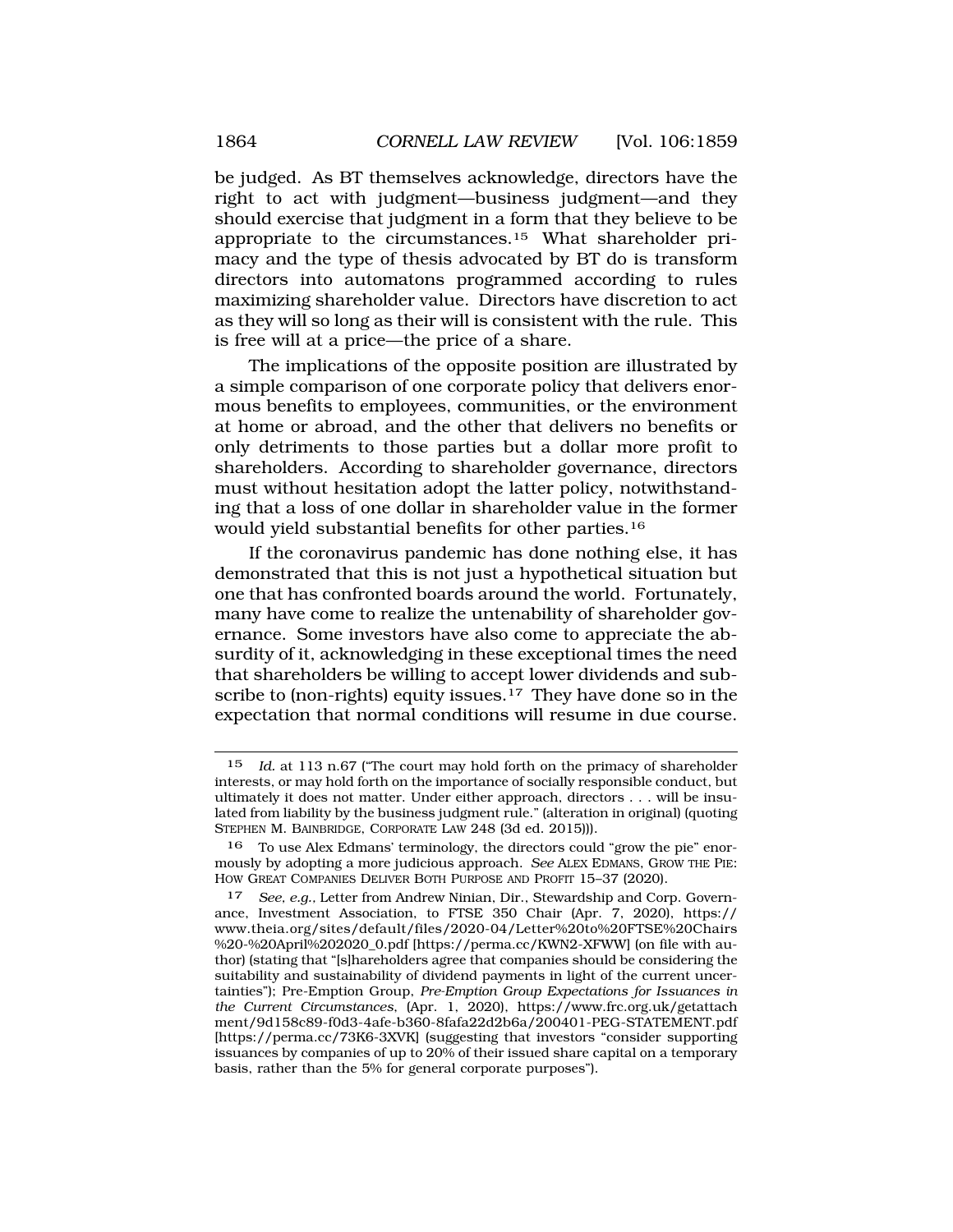There can therefore be no presumption that directors should not take account of stakeholder interests beyond enlightened shareholder value. That part of the case clearly fails. But what about the practicality of stakeholderism? BT first of all note "[t]he [u]biquity of [t]rade-[o]ffs."18 By positioning stakeholderism as being in contradiction to enlightened shareholder value, BT are indeed making trade-offs ubiquitous by definition. BT then go on to make familiar criticisms of attempts to monetize non-monetary costs and benefits in relation to, for example, human psychological health, societal well-being, and environmental degradation. They conclude that "[r]ather than devoting much attention to developing a methodology for aggregating and balancing the interests of diverse constituencies, stakeholderists commonly deal with this issue by leaving the resolution of trade-offs to the judgment and discretion of corporate leaders."19

The answer to the question of how to monetize non-monetary costs and benefits is simple: don't do it. One should measure non-monetary costs and benefits in their own terms. In our daily lives, we do not choose to help our family or friends clean up after dinner because we have attached a monetary value to this help and concluded that helping is most efficient. Instead, we act according to values of care, consideration and concern for others. It is these values, not monetary values, that determine the vast proportion of our actions and intentions. Likewise, companies have purposes that determine what values they attach to their non-monetary as well as monetary costs.

Why should businesses act any differently from how we do in our daily lives? One possible answer is that they are there to make money. But a shareholder perspective that presumes that money is the sole objective is exactly the problem. Money is not the sole objective. Profit is not the corporate purpose. Profit is a product of the corporate purpose, not the corporation's defining motivation. Just as we are steadily coming to realize that the pursuit of happiness is not the source of it, and on the contrary potentially a cause of psychological distress,20 so we are increasingly appreciating that the pursuit of profit is

<sup>18</sup> *See* Bebchuk & Tallarita, *supra* note 1, at 119–20.

<sup>19</sup> *Id.* at 121.

<sup>20</sup> *See* Iris B. Mauss, Maya Tamir, Craig L. Anderson & Nicole S. Savino, *Can Seeking Happiness Make People Unhappy? Paradoxical Effects of Valuing Happiness*, 11 EMOTION 807, 809 (2011) (finding that "valuing happiness can lead to less happiness").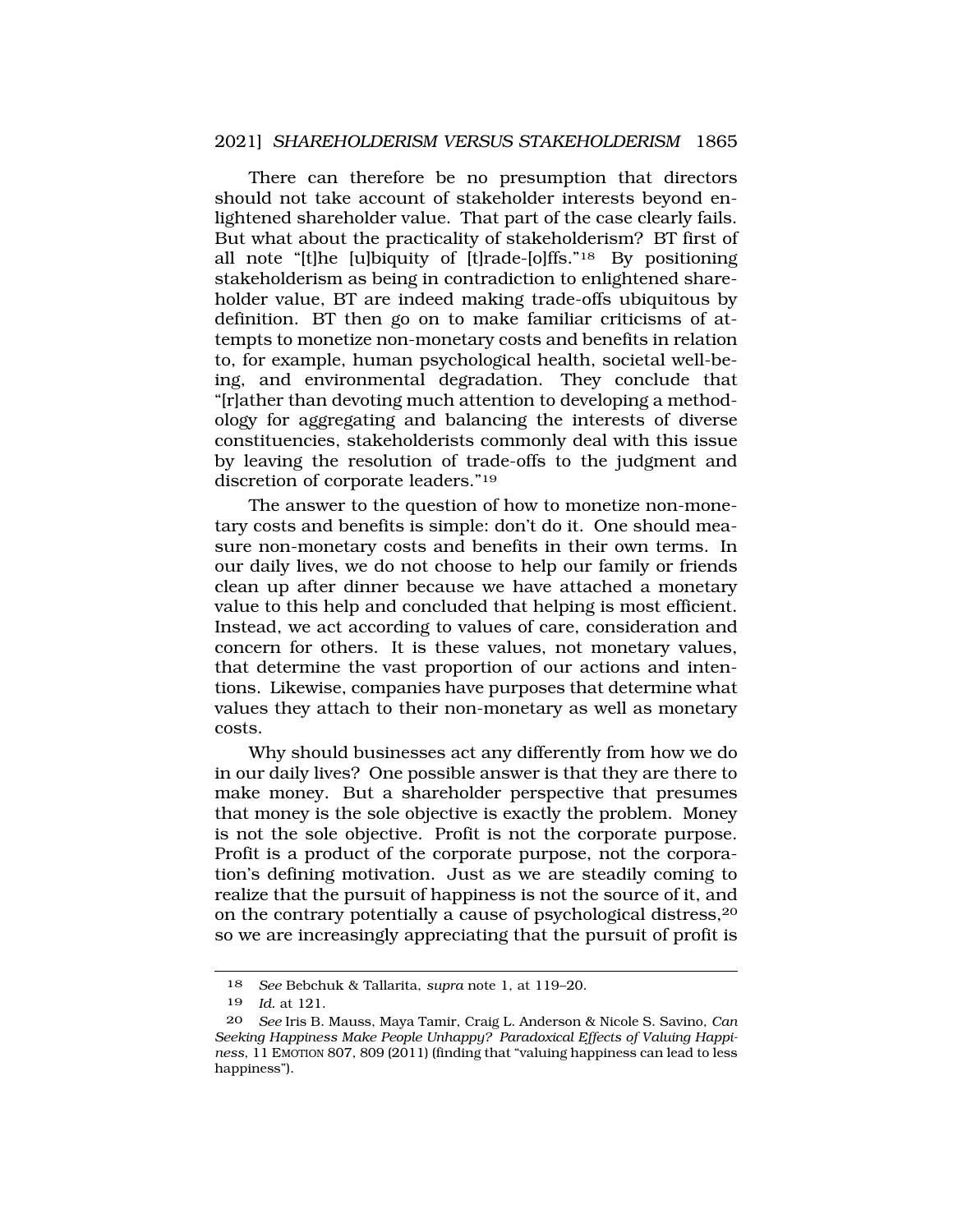not the source of profit but the cause of much dysfunctional [conduct.21](https://conduct.21) 

The weight that is attached to different impacts is determined by the values that are ascribed to them, not simply by their financial value. By seeking to translate everything into monetary terms, a shareholder perspective does not, as is often claimed, simplify management by promoting just one objective instead of many, but rather complicates it by requiring the incommensurable to be made commensurable.

It is as if BT think that corporate boards cannot be legitimately engaged in the exercise of discretion and that promotion of shareholder value is devoid of [discretion.22](https://discretion.22) Of course, nothing could be further from the truth, because within the class of shareholders there is immense diversity that demands as much discretion and judgment as across the set of stakeholders. At the most basic level, shareholders differ according to their degree of risk aversion and preferences, their time horizons and discounting of future returns, their assessments of future earnings and investment analyses, and their views about relevant risk classes and unquantifiable [uncertainties.23](https://uncertainties.23) 

In the absence of what is termed "spanning"—that is, a complete set of primary securities corresponding to all possible future states of the world—there will be disagreement amongst shareholders about investment decisions and the optimal allocation of [resources.24](https://resources.24) It therefore befalls directors of companies, mutual funds, and asset management firms to make judgments about how to balance the conflicting preferences and interests of different shareholders.

However, the complexity of the task is still greater than that because shareholders are "ordinary people who in their daily lives are concerned about money, but" who also "have

<sup>21</sup> *See, e.g.*, GEORGE A. AKERLOF & ROBERT J. SHILLER, PHISHING FOR PHOOLS: THE ECONOMICS OF MANIPULATION AND DECEPTION 1–11 (2015) (giving examples of where a company's pursuit of profit led its consumers to behave in unhealthy or uneconomical ways).

<sup>22</sup> *See* Bebchuk & Tallarita, *supra* note 1, at 121–22 ("Rather than develop methodologies or suggestions as to how corporate leaders should confront such choices, stakeholderists leave them to the discretion of directors without attempting to assist directors in exercising such discretion.").

<sup>23</sup> *See* ANDREI SHLEIFER, INEFFICIENT MARKETS: AN INTRODUCTION TO BEHAVIORAL FINANCE 10–13 (2000).

<sup>24</sup> *See* Richard C. Green & Robert A. Jarrow, *Spanning and Completeness in Markets with Contingent Claims*, 41 J. ECON. THEORY 202, 202, 208 (1987) (discussing "the extent of market completeness required to ensure the unanimity and irrelevance results of modern corporation finance").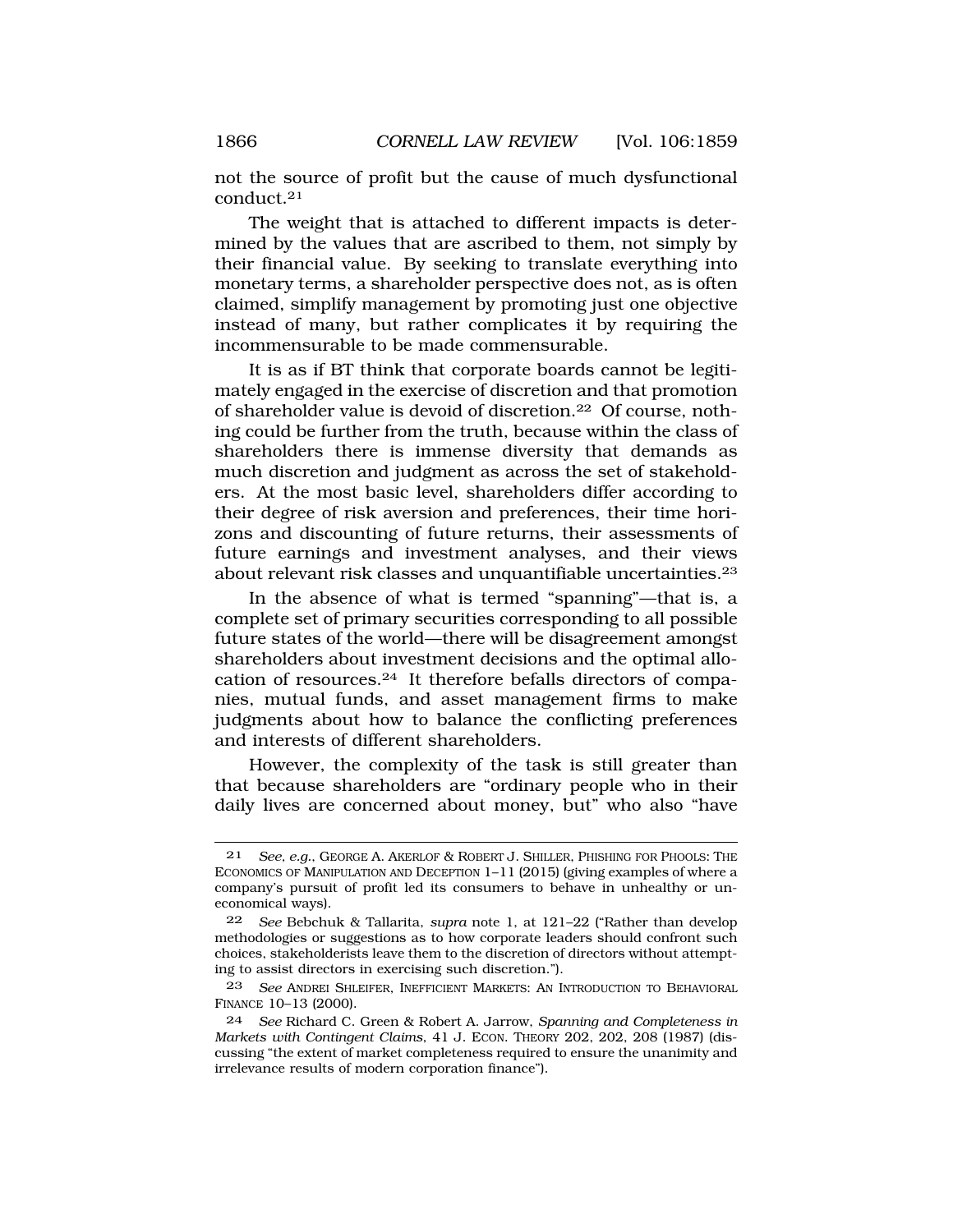ethical and social concerns."25 As such, they have an interest in their health, livelihoods, descendants, communities, and future survival, in addition to their financial wealth. In other words, shareholders are concerned about their welfare and wellbeing as well as their wealth. The fiduciary responsibilities of directors of companies and financial institutions should therefore be recognized as being to promote shareholder welfare, not shareholder wealth.

So, beyond the diverse financial beliefs and preferences of shareholders, directors are required to make judgments about how their decisions affect the health and happiness of shareholders and their offspring. How is this insoluble complexity resolved? The answer is very simple. The complexity is resolved through a multiplicity of mutual funds and asset management firms that cater to different preferences and concerns of investors who can then determine for what ends and purposes their investments are [managed.26](https://managed.26) And to satisfy the multiplicity of objectives of institutional investment firms, companies establish diverse purposes that reflect the plurality of interests of shareholders and their agents.

Trade-offs and judgments are indeed ubiquitous, particularly in regard to shareholders. They are made on the basis of an organization's stated purposes and values. Together with the values of an organization, they define its reason for being, what it seeks to achieve, and what it refrains from doing. Based on an organization's stated purposes and values, investors then determine which mutual funds to hold, asset managers establish which fund managers to employ, fund managers decide which companies' shares to purchase, and companies choose which stakeholders to engage and support.

#### II

### THE TAUTOLOGICAL CASE FOR SHAREHOLDERISM

The issue is not therefore whether trade-offs and judgments should be made, but rather what purposes and values should underpin them and who should determine and implement them. There are two obvious contenders for the responsibility of setting purposes and values—the first is shareholders and the second is boards of directors.

<sup>25</sup> Oliver Hart & Luigi Zingales, *Companies Should Maximize Shareholder Welfare Not Market Value*, 2 J.L. FIN. & ACCT. 247, 248 (2017).

<sup>26</sup> *See id.* at 263–64.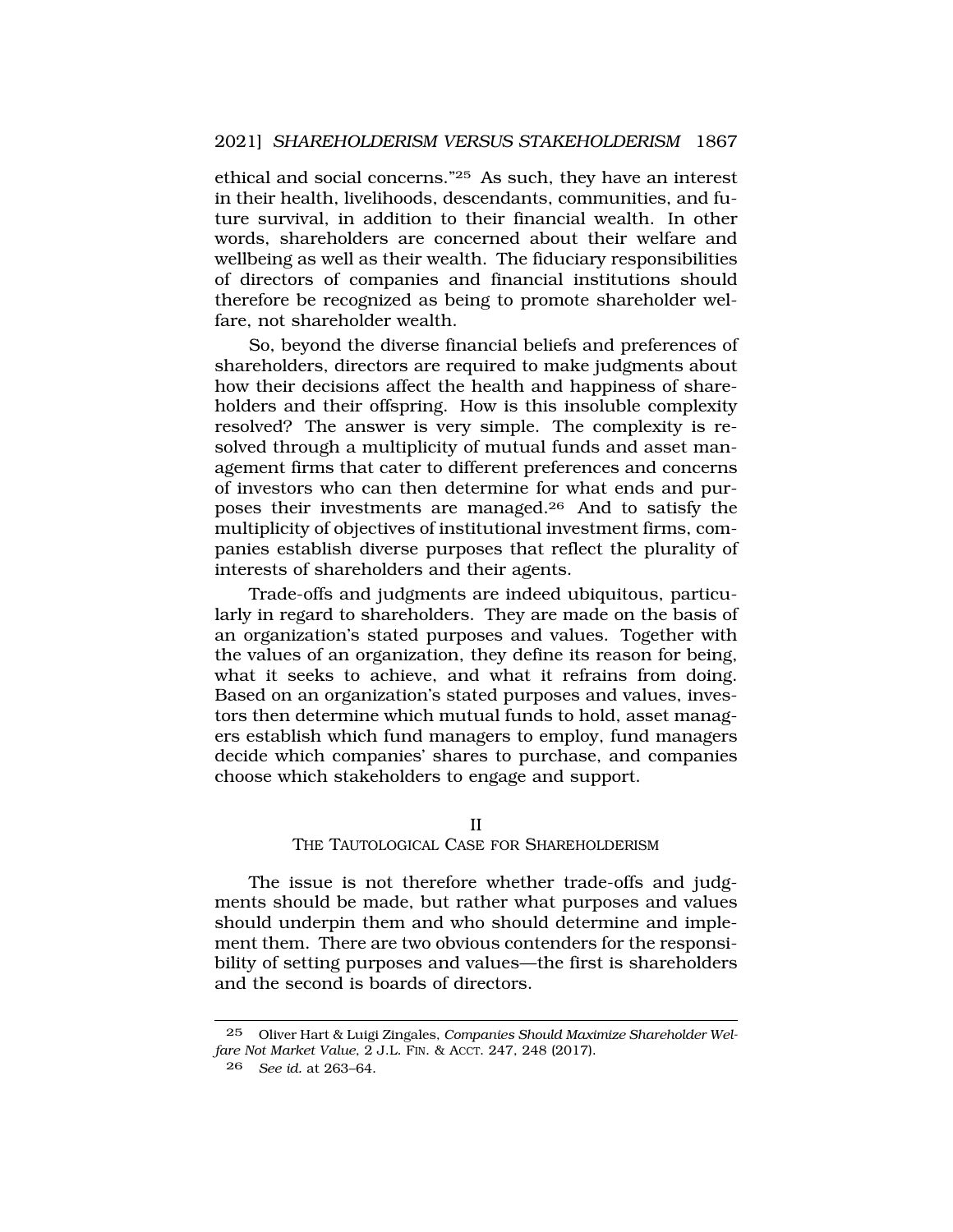Where certain shareholders hold significant blocks of shares, these shareholders are in a position to determine, or at least influence, a company's purposes and values. Where shareholdings are dispersed amongst a large number of institutional and individual investors, however, no single shareholder is in a position to establish purposes and values. Instead, it falls to executives to determine purposes and values, boards of directors to oversee their implementation, and investors to engage with executives and boards about their formulation and execution.

BT are clear that the incentives under which boards of directors and executives operate encourage them to promote shareholder interests. Their remuneration is predominantly related to shareholder earnings, and threats of takeovers, activist interventions, and proxy contests intensify when their share price performance is poor.27 Even if boards have the discretion to promote purposes and values beyond those of their shareholders, in practice they won't because incentives and external threats of intervention act to discourage them.

Furthermore, in many cases managers can't promote any interests but those of their shareholders. According to BT, corporate law in the most important corporate jurisdiction in the United States, Delaware, does not give directors the discretion to promote stakeholder interests beyond enlightened shareholder value. BT quote Leo Strine, the former chief justice of the Delaware Supreme Court, who states that, under Delaware law, "directors must make stockholder welfare their sole end" and that corporations can consider stakeholder interests "only as a means of promoting stockholder welfare."28 Other prominent American lawyers, however, think exactly the opposite and believe that "[d]irectors have a duty to look beyond their shareholders."29

In addition, BT contend that even where directors can and should promote stakeholder interests, namely in the states of the United States that have constituency statutes which expect them to do so, they [don't.30](https://don�t.30) They report that a set of public

<sup>27</sup> *See* Bebchuk & Tallarita, *supra* note 1, at 140–46.

<sup>28</sup> *Id.* at 138 (quoting Leo E. Strine, Jr., *The Dangers of Denial: The Need for a Clear-Eyed Understanding of the Power and Accountability Structure Established by the Delaware General Corporation Law*, 50 WAKE FOREST L. REV. 761, 768 (2015)).

<sup>29</sup> Martin Lipton, *Directors Have a Duty to Look Beyond Their Shareholders*, FIN. TIMES (Sept. 17, 2019), [https://www.ft.com/content/6e806580-d560-11e9-](https://www.ft.com/content/6e806580-d560-11e9) 8d46-8def889b4137 [<https://perma.cc/9TPX-63G2>].

<sup>30</sup> *See* Bebchuk & Tallarita, *supra* note 1, at 155–58.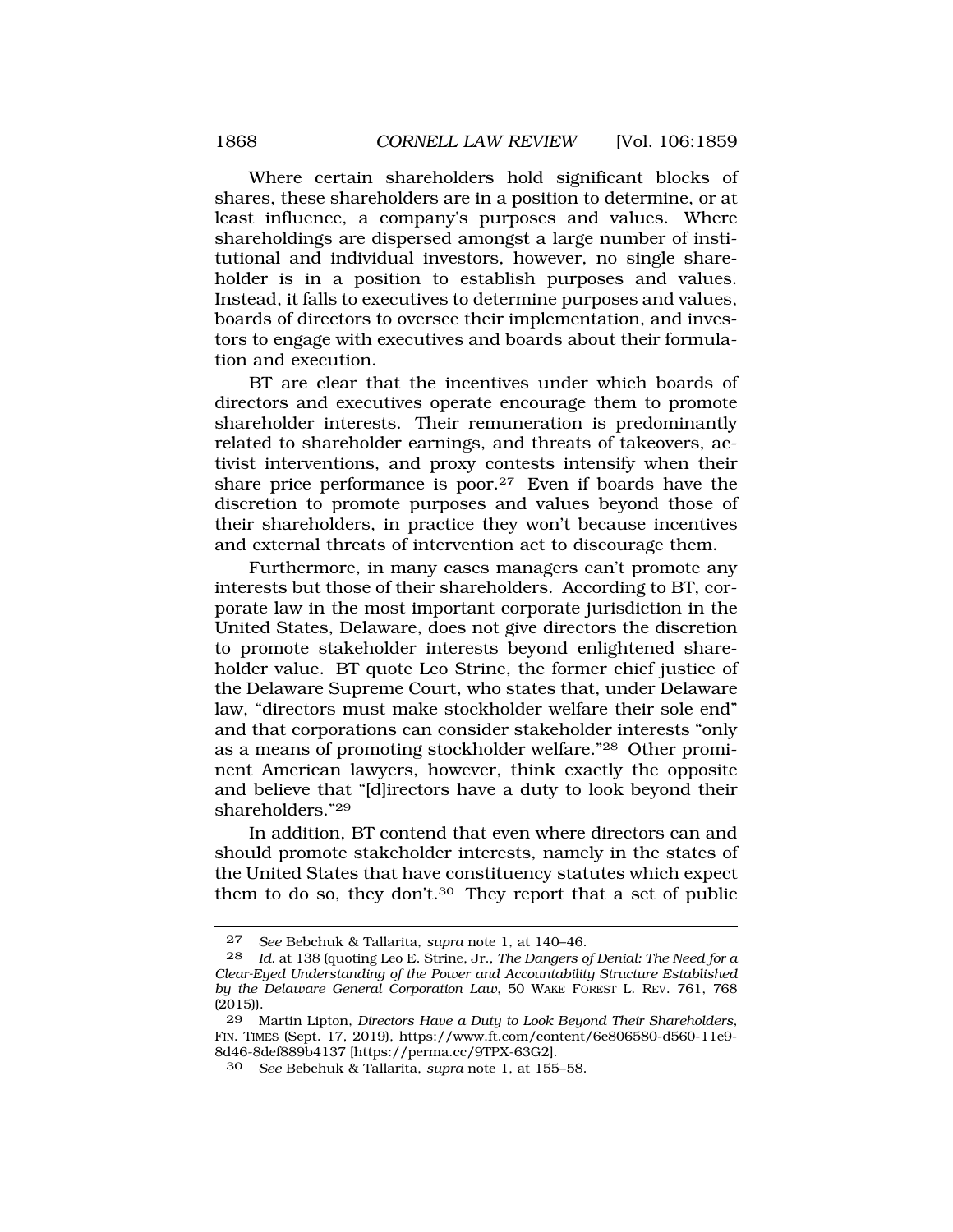companies incorporated in constituency statute states that were subject to large private equity acquisitions failed to put in place significant protections for their stakeholders (employees, communities, suppliers, or customers) and instead negotiated significant benefits for shareholders, executives, and directors.<sup>31</sup>

However, the failure of constituency statutes to provide protection to stakeholders in private equity acquisitions is only evidence that constituency statutes are inadequate to offer effective protection in an economy in which shareholder primacy reigns supreme. And that is not surprising given the content of the statutes. Consider Minnesota's constituency statute, which provides that:

[A] director *may*, in considering the best interests of the corporation, consider the interests of the corporation's employees, customers, suppliers, and creditors, the economy of the state and nation, community and societal considerations, and the long-term as well as short-term interests of the corporation and its shareholders including the possibility that these interests may be best served by the continued independence of the [corporation.32](https://corporation.32) 

What sort of a commitment device is that? Apart from its verbose formulation, it sounds pretty similar to the U.K. Companies Act of 2006 and indeed any shareholder or enlightened shareholder interest law.33 And notice the use of the word "may" at the beginning. "May" is permissive but imposes no obligations on boards to support their stakeholders or protect them against hostile [predators.34](https://predators.34) 

BT conclude that directors are frequently not in a position to promote purposes and values beyond those of their shareholders, have no incentives to do so, and even where they can

<sup>31</sup> *Id.* at 156.

<sup>32</sup> MINN. STAT.  $\S 302A.251(5)$  (2020) (emphasis added).<br>33 See Companies Act 2006 c 46 8 172 (UK)

<sup>33</sup> *See* Companies Act 2006, c. 46, § 172 (UK).

<sup>34</sup> Furthermore, even the four statutes that BT elsewhere say "explicitly reject giving shareholders priority over other constituencies" are not always so clear. *See* Lucian A. Bebchuk, Kobi Kastiel & Robert Tallarita, *For Whom Corporate Leaders Bargain*, 94 S. CAL. L. REV. (forthcoming Sept. 2021) (manuscript at 49) (*available at* [https://papers.ssrn.com/sol3/papers.cfm?abstract\\_id=3677155](https://papers.ssrn.com/sol3/papers.cfm?abstract_id=3677155) [[https://perma.cc/M5HM-LQ7R\]](https://perma.cc/M5HM-LQ7R)). For example, New York's statute provides that "[i]n taking action, including, without limitation, action which may involve or relate to a change or potential change in the control of the corporation, a director shall be entitled to consider, without limitation, (1) both the long-term and the short-term interests of the corporation and its shareholders and (2) the effects that the corporation's actions may have in the short-term or in the long-term upon any of the following" stakeholder interests. N.Y. BUS. CORP. LAW § 717(b)(i)–(v). "Shall be entitled" is not very different from "may."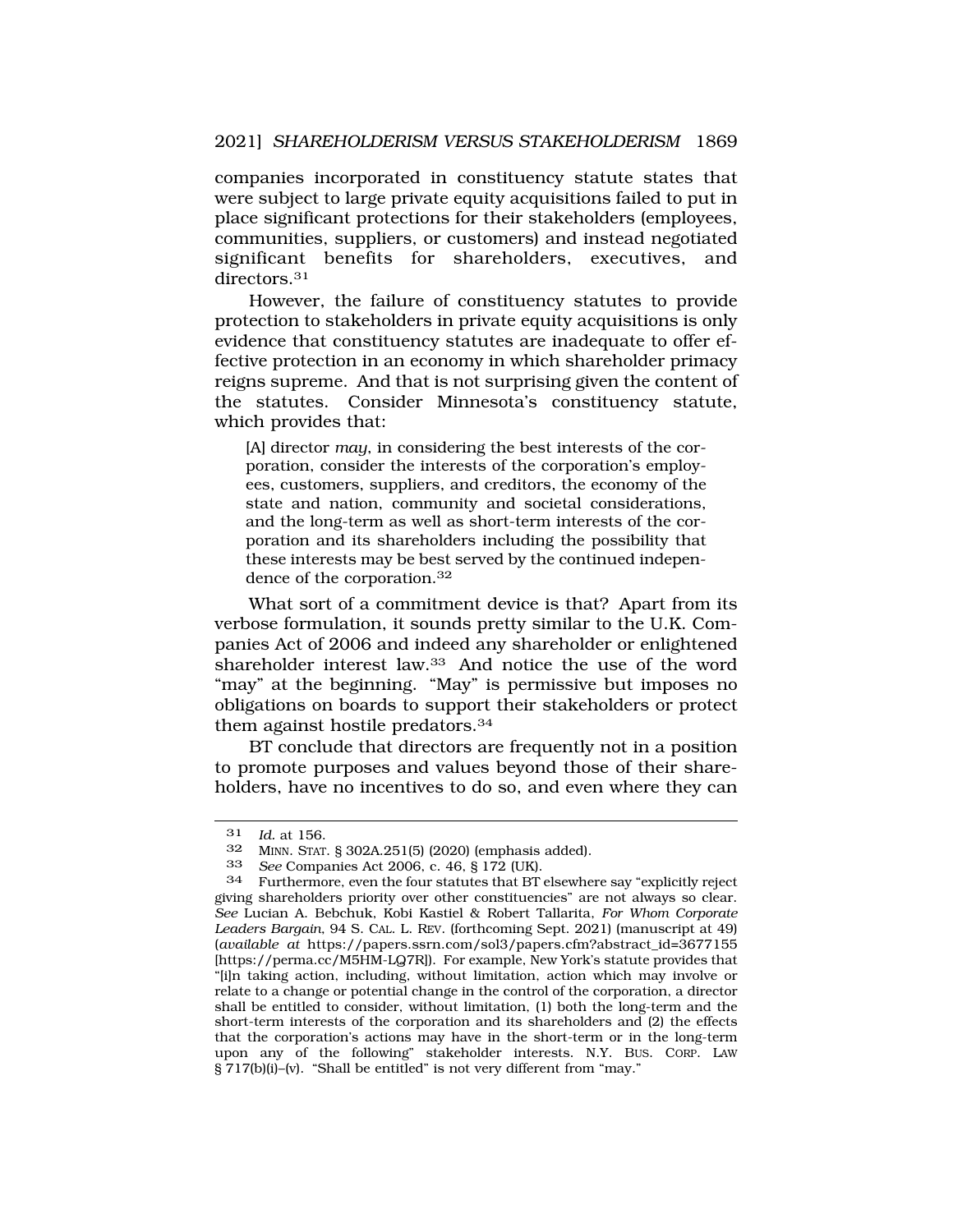and should, they choose not to and instead pursue their own and their shareholders' interests. In other words, BT believe that the idea of pursuing purpose beyond profit and values beyond shareholder value is just wishful [thinking.35](https://thinking.35)

What is more, BT argue that we should not allow directors to pursue any purpose beyond profit because allowing directors to promote purposes other than shareholder value merely insulates them from external accountability and makes them a law unto [themselves.36](https://themselves.36) Citing stakeholder interests, directors seek unholy alliances between business and government by which, in return for promises of "doing good," their companies enjoy greater legal protections from outside interference. In effect, BT think purposes other than shareholder value are a sop and an attempt by companies to discourage government from imposing more stringent and intrusive regulation that would force them to implement intended outcomes in less palatable [forms.37](https://forms.37)

The decision of the BRT to discard shareholder primacy in favor of stakeholder interests in its 2019 Statement on the Purpose of a Corporation can be interpreted in this context as an attempt by businesses to fend off threats of intensified regulation by promising to mend their ways. The statement is just a smokescreen—a diversionary tactic to avoid what would really help stakeholders: [regulation.38](https://regulation.38) 

But it is a curious world that BT appear to be describing. If regulation could internalize and had internalized externalities, do we really think that we would be fretting about climate change and diversity and inclusion? Do they recognize the problems that the globalization of companies such as Google and Facebook present for designing effective regulation?

The evidence on the failure of the BRT signatories to uphold their promises is, even according to BT's interpretation, not remotely surprising. One interpretation of the BRT state-

<sup>35</sup> Bebchuk & Tallarita, *supra* note 1, at 157–58 ("[I]f stakeholderism is widely accepted, corporate leaders should be expected to choose, as corporate leaders governed by constituency statutes chose, not to use their discretion to provide stakeholders with any such benefits.").

<sup>36</sup> *See id.* at 164–68 (defending claim that "[s]takeholderism would increase the insulation of corporate leaders from shareholders and make them less accountable to them").

<sup>37</sup> *Id.* at 165 ("[F]or some management advisors, alleged benefits to stakeholders have been, for at least four decades, a standard reason provided for supporting rules that insulate corporate leaders and opposing rules that make them more accountable.").

<sup>38</sup> *Id.* at 126 ("We conclude that the BRT statement should be viewed as mostly for show rather than the harbinger of a major change.").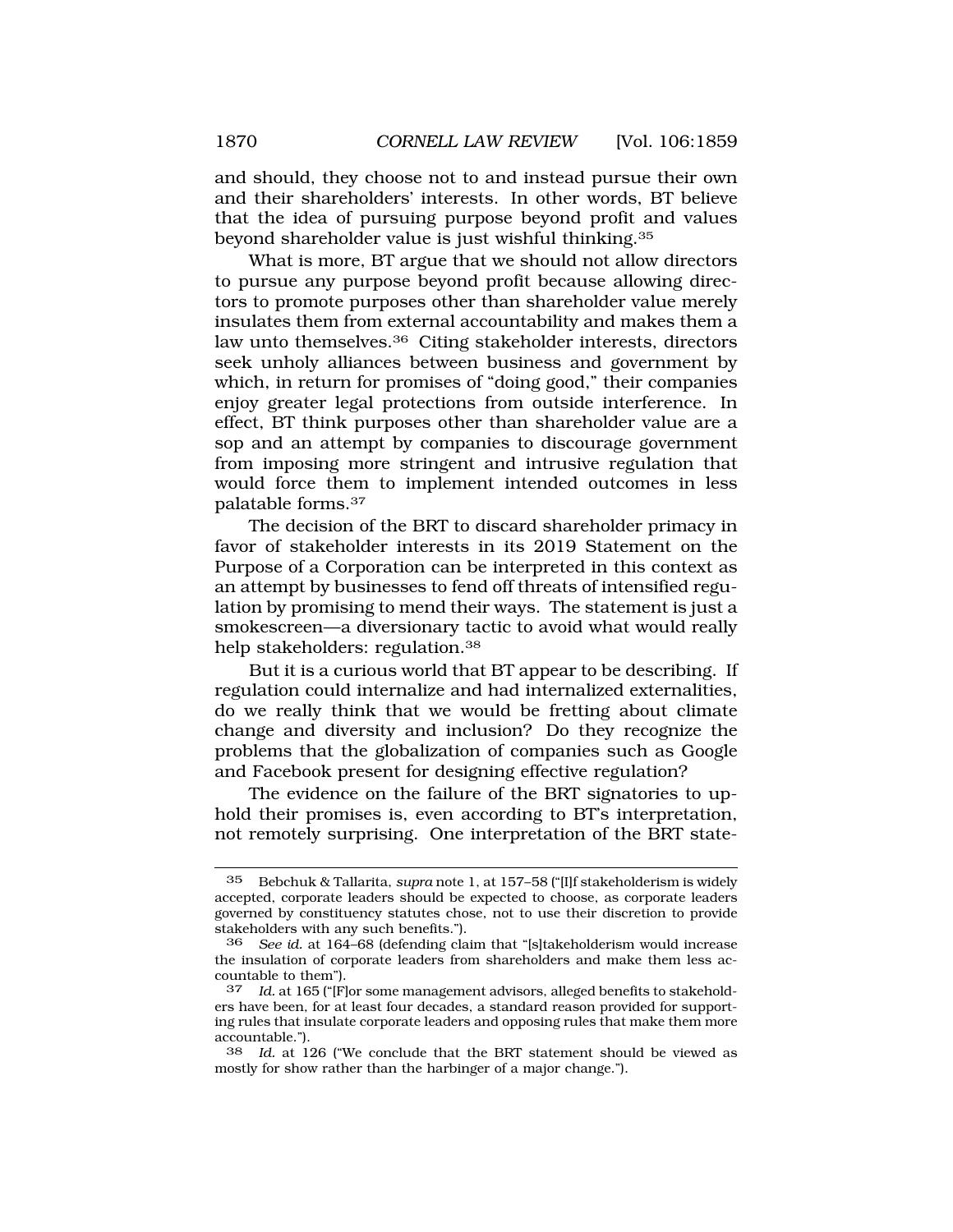ment was that it was, to borrow a term from BT, an expression of "enlightened shareholder value," demonstrating that businesses were committed to looking after their stakeholders *and*  creating long-term value for their [shareholders.39](https://shareholders.39) According to BT, businesses saw no trade-offs in adopting the new statement of purpose and regarded their role as remaining within the confines of shareholder primacy while reinforcing their commitment to their stakeholders in so doing. So, they saw no need to consult their boards, change their governance statements on their websites, or shift their state of incorporation from [Delaware.40](https://Delaware.40) 

One should not conclude very much from this. All that it demonstrates is that shareholder primacy reigns supreme in the United States and that an economic system does not change simply because some businesses announce that they are going to change their behavior. But that is not a surprising conclusion, as the discussion about director and manager incentives provided by BT themselves makes very [clear.41](https://clear.41)

As BT report, directors and CEOs that support shareholder interests are more likely to keep their jobs and get new ones, and are less likely to be subject to proxy fights, hostile takeover bids, or hedge fund activist interventions, and therefore loss of their jobs and [salary.42](https://salary.42) CEOs' salaries are much more closely tied to share prices and returns than any non-financial measure.43 In a shareholder primacy system, the shareholder who pays the piper calls the tune, which will inevitably benefit shareholders. The system is stacked against directors and CEOs trying to do anything else.

Infeasible, impractical, unrealistic, and undesirable is how BT therefore view any purpose other than shareholder value.<sup>44</sup> However, in presenting their argument, all that BT do is to demonstrate that shareholder interests prevail in a world in which the superiority of shareholder value is presumed and well established. In this world, incentives are aligned to promote shareholder interests; threats of takeovers, and shareholder activism, and proxy votes motivate the enhancement of

<sup>39</sup> *See id.* at 129 ("Thus, despite the change in rhetoric, the BRT's revision of its statement of corporate purpose does not seem to be a move away from the shareholder primacy approach of its 1997 statement to pluralistic stakeholderism.").

<sup>40</sup>*See id.* at 129–39. 41 *See id.* at 140–54.

<sup>42</sup> *Id.* at 144–45, 153.

<sup>43</sup>*Id.* at 148. 44 *See id.* at 139 (calling stakeholder pluralism an "illusory promise").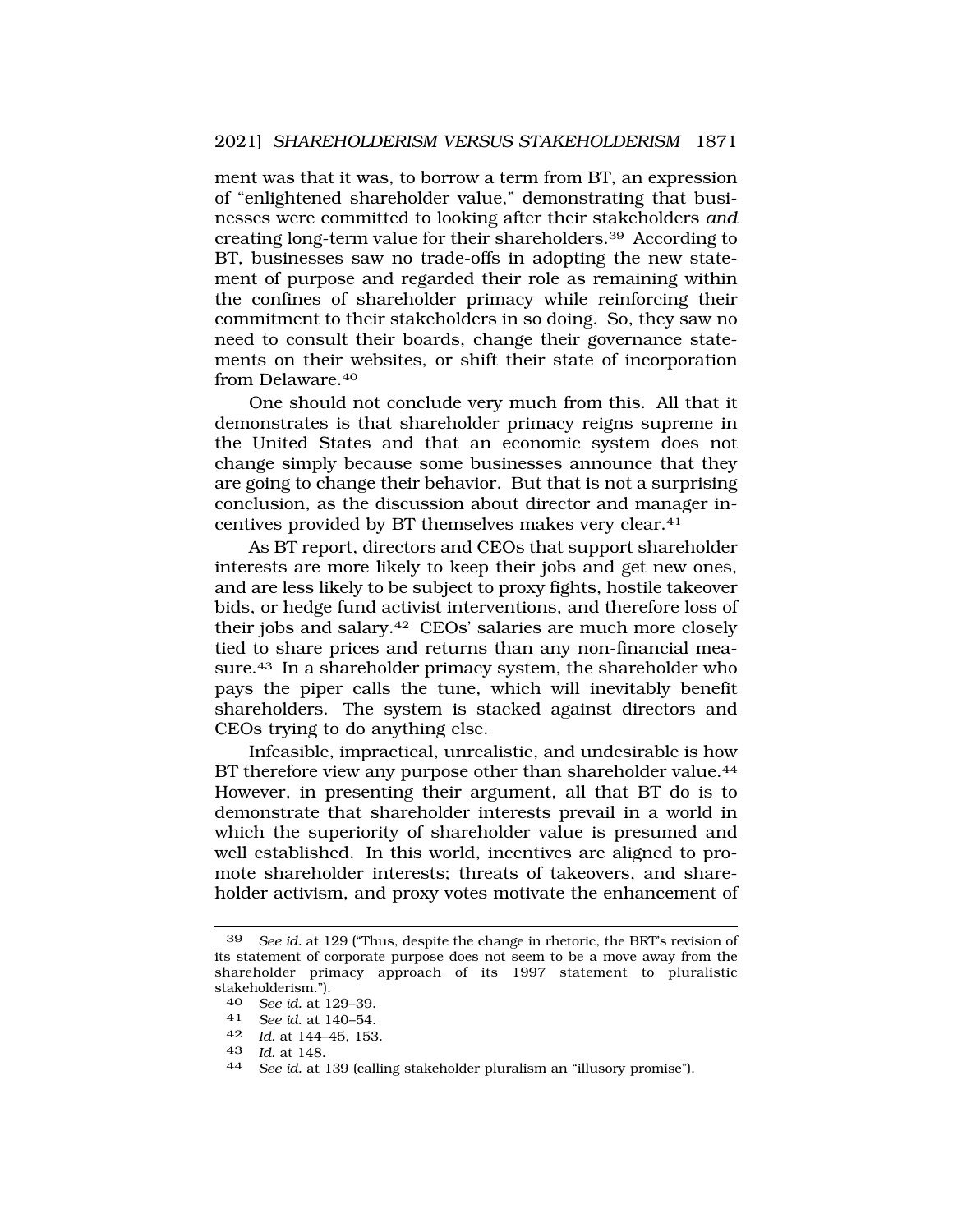shareholder value; corporate law imposes fiduciary responsibilities on directors to uphold shareholder interests; and regulation is used to align corporate with societal interests where competitive markets fail to do so.

BT therefore simply describe the shareholder primacy system of the United States as it exists now. As BT demonstrate, even in states that enacted constituency legislation to protect companies from threats of takeovers, companies are not immune from outside acquisitions that prompt responses from the targets that mirror those of firms driven by shareholder [value.45](https://value.45) We should not be surprised that pro-stakeholder statements made by the BRT are greeted with skepticism and cynicism in the context of a shareholder primacy system where incentives, markets for corporate control, and the law all promote shareholder interests.

#### III

#### EVALUATION OF THE STATUS QUO

The truly illusory promise is not that of the potential for corporate governance reform, but a promise about the potential for a workable retention of the status quo in the absence of any reform. What BT fail to do is provide evidence on the potential for this reform or acknowledge that there are alternative systems around the world that promote different types of corporate conduct and allow companies to strike different balances of [interest.46](https://interest.46) 

How should one judge whether the promotion of stakeholder interests beyond shareholder interests is beneficial? The conventional way is to look at the impact on a company's share price and returns to shareholders. For example, there is much evidence of a positive association between employee satisfaction, productivity, company performance, and share prices, as reported by Alex Edmans and [others.47](https://others.47) The absence of such a positive relation would be interpreted by critics of

<sup>45</sup> *See id.* at 156–57.

<sup>46</sup> *See* Julian Franks & Colin Mayer, *Evolution of Ownership and Control Around the World: The Changing Face of Capitalism* 3 (European Corp. Governance Inst., Working Paper No. 503/2017, 2017), <https://ssrn.com/ab>stract=2954589 [\[https://perma.cc/5TH8-72P7\]](https://perma.cc/5TH8-72P7). 47 *See, e.g.,* EDMANS, *supra* note 16, at 28–29 (explaining that "making prod-

ucts that transform customers' lives for the better, providing colleagues with a healthy and enriching place to work, and renewing the environment for future generations" can "often generate[ ] more long-term profit than pursuing products directly"); Clement S. Bellet, Jan-Emmanuel De Neve & George Ward, *Does Employee Happiness Have an Impact on Productivity?* 33 (Sa¨ıd Bus. Sch., Working Paper No. 2019-13, 2020), <https://ssrn.com/abstract=3470734> [https://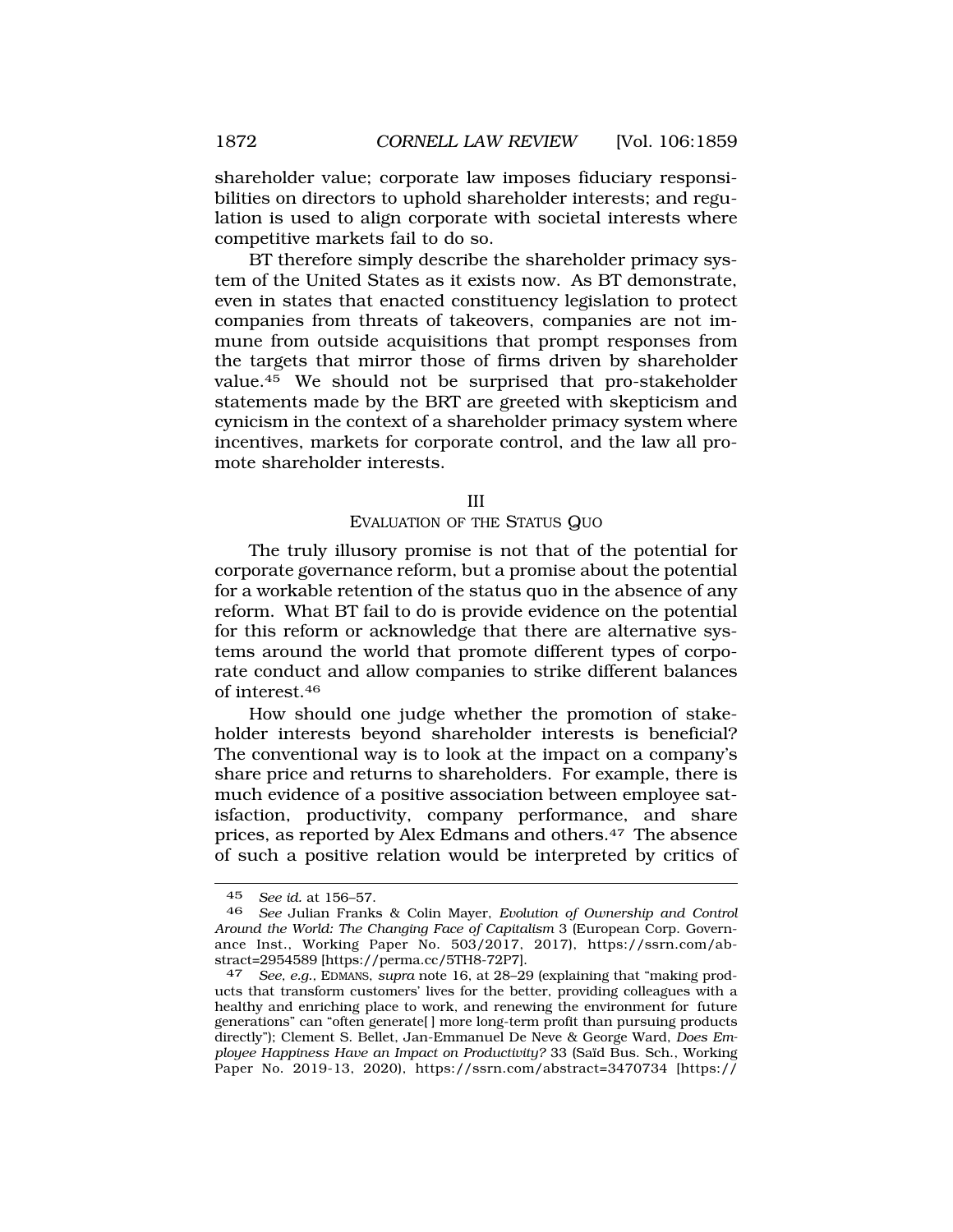stakeholder theories as evidence of a failure of stakeholder interests to deliver beneficial outcomes. And a positive relation is interpreted by critics like BT as evidence that it is no more than enlightened shareholder interests. Heads you win, tails I lose.

An alternative interpretation is that investing in stakeholders is beneficial to shareholders in the long run but not observable by them in the short term. This could arise from information problems that occur when shareholders observe or evaluate the effects of companies' decisions, for example, to invest in the education and training of their employees. The positive benefits of these decisions are observed by shareholders in the long term and eventually reflected in share prices, but not in the short term, when they are simply viewed as wasteful expenditures depressing current share prices.

How should one judge whether trading off short-term for long-term shareholder returns, current for future share prices, and shareholder for stakeholder interests is desirable? This raises the question of what should be the objective of business by which we evaluate its success. It is a question that BT's article never addresses let alone answers. So, fascinating as the article is, it is devoid of both conceptual and empirical content.

It is not just that BT's article provides no evidence on the question that needs to be answered. Still more seriously, it suggests no way of evaluating whether such change is desirable. What is "good" for BT? They clearly are genuinely concerned about stakeholder as well as shareholder interests, but they offer no way of judging whether a governance model with shareholder primacy and government regulation actually advances these interests.

Many people think it does not and believe that other systems could do better. Corporations are products of the law and can therefore be created in whatever form the law wishes them to take. The fact that it is perfectly possible to establish corporations serving the public good is evidenced by the fact that that is exactly how they were constituted and operated for several centuries around the world, including in the United States, as BT themselves document in their [article.48](https://article.48) 

perma.cc/568P-N3UX] (finding a "strong positive impact of employee happiness on productivity").

<sup>48</sup> Bebchuk & Tallarita, *supra* note 1, at 103 ("In the early history of the U.S. corporation, recognition of the corporate form—and of its most important feature: limited liability—was strictly connected with the notion of public benefit." (citation omitted)).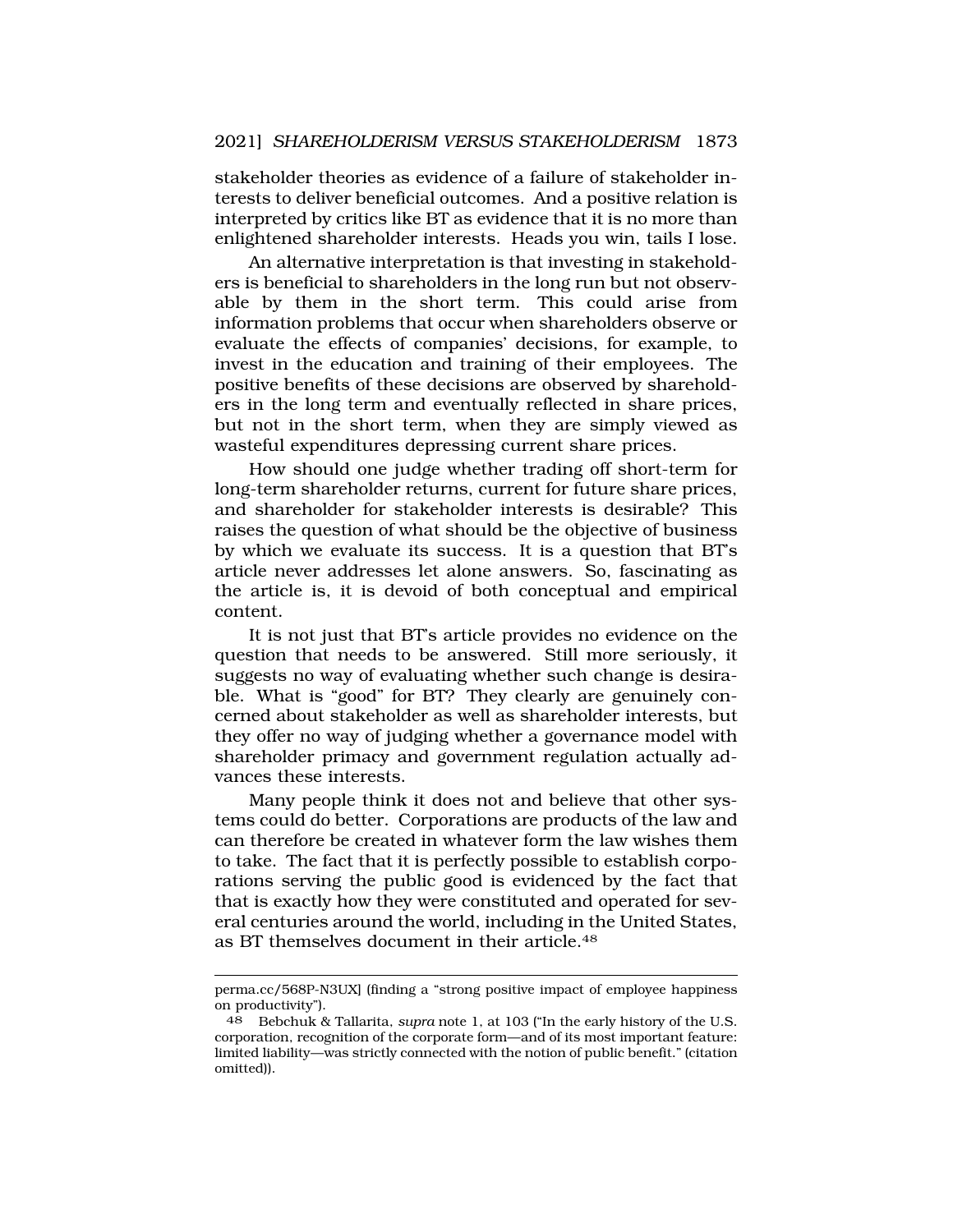The question is not whether stakeholder governance is possible but whether it is desirable. And on this the article has nothing to say because it provides no criteria by which to judge this. There is nothing in the article that speaks about the feasibility of another system or provides the criterion by which to establish whether it does better—is it shareholder wealth, total wealth, shareholder welfare, or total welfare?

The article is simply a description of the existing system in the United States and a presumption that it could not be improved on. But we can do better than the system that exists now, and we must do better.

BT look at the world as they see it and conclude that this is the way it must be. They argue that it is impossible to change the system and, in particular, to relate incentives to non-financial measures of [performance.49](https://performance.49) That is a curious position for two members of one of the strongest incentive-driven academic institutions in the world, where all the metrics on which incentives are based are non-financial measures. BT talk about climate and the fact that there are many ways of measuring a company's [impact.50](https://impact.50) But those are exactly the measures against which financial institutions managing multiple companies are now being [evaluated.51](https://evaluated.51) These financial institutions will put increasing pressure on companies to do the same and to exercise their business judgment when making trade-offs.

In describing the world as they see it, BT fail to consider what it could be, and what one might want it to be. In other words, their analysis lacks a benchmark against which to evaluate the merits or deficiencies of different corporate models and therefore fails to shed light on the relative merits of them. Furthermore, it provides no basis on which to assess the desirability of alternative policies towards the corporate sector.

Suppose, for example, that we want business to promote the wellbeing and prosperity of individuals, societies, and the natural world and to do so in a form that is commercially viable and profitable for investors. Does a system that focuses exclusively on shareholder interests, albeit in an enlightened form, deliver that? Does one that permits companies to promote

<sup>49</sup> Bebchuk & Tallarita, *supra* note 1, at 158–63 (describing "challenges and difficulties" of aligning director interests with stakeholder interests).

<sup>50</sup> *Id.* at 121 n.81.

<sup>51</sup> *See* Robert G. Eccles & Svetlana Klimenko, *The Investor Revolution: Shareholders Are Getting Serious About Sustainability,* 2019 HARV. BUS. REV. 106, 110, 116 (May–June 2019).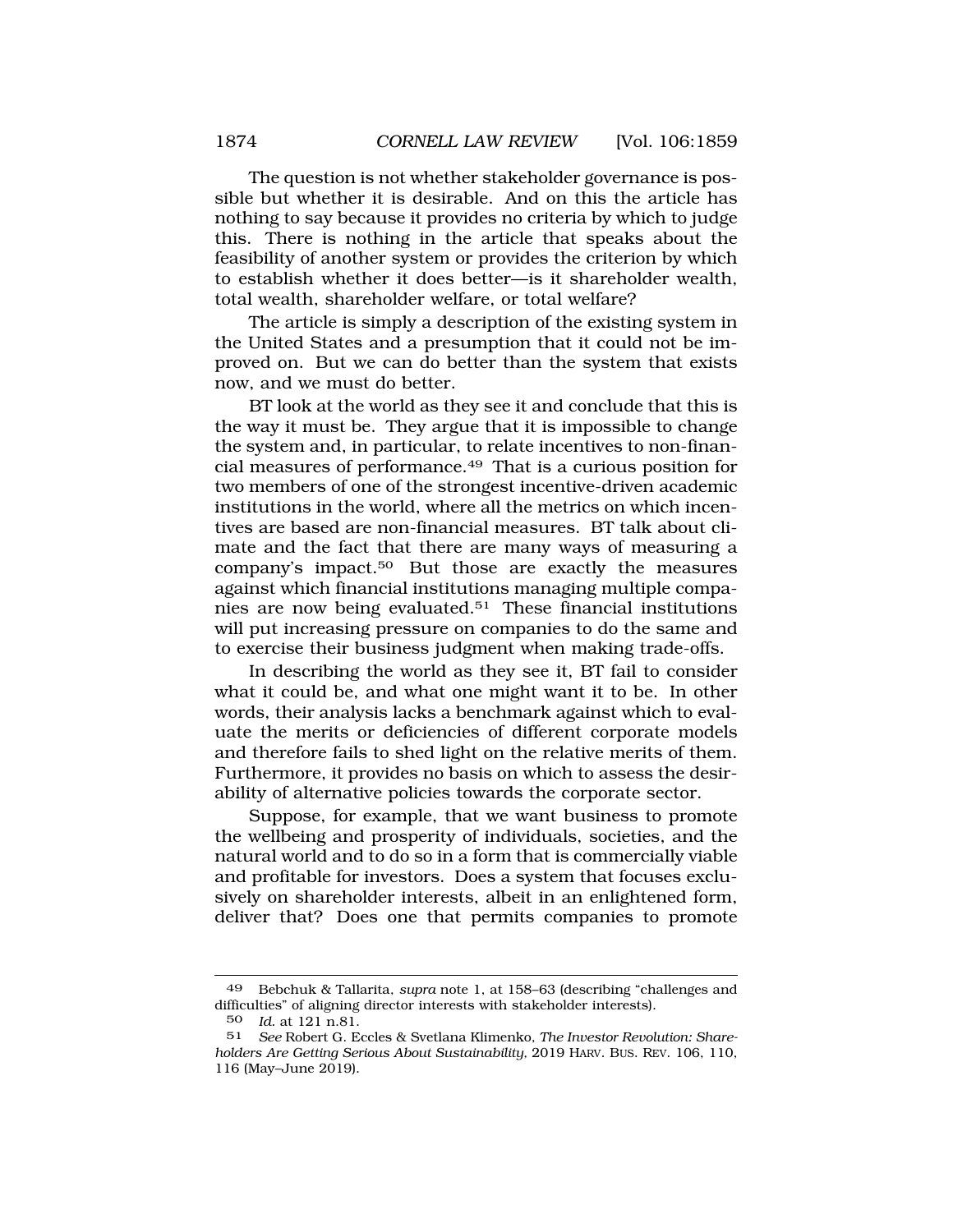stakeholder interests even at the expense of shareholder value yield better or worse outcomes?

Once we appreciate that trade-offs and judgments are inherent in any system, we should start to think about what trade-offs and judgments we want business to make. Do we really want companies to enhance quality of life in their local communities, protect the environment, respect the safety and security of their employees and workers in their supply chains, and look after the health of their customers only to the extent that these increase their share prices? Put it another way, do we want companies to minimize expenditures on taxes, pollution abatement, employee training, improvement of supply chain working conditions, and reductions in the addictive nature of their products, only as long as these yield increased returns for shareholders? Would we have wanted companies to have responded to the coronavirus pandemic by producing testing and tracing equipment, ventilators, vaccines, and therapies only to the extent they resulted in higher shareholder returns?

Should we look to tougher regulation as the only way of remedying these deficiencies? Why should the regulator and public sector be called upon to prescribe reasonable and acceptable conduct to the corporate sector when we expect such behavior of ourselves as a matter of course? Is it unreasonable to expect companies to have a greater regard and responsibility for the interest of their communities, workers, and customers than merely what accords with their own financial interests?

The financial crisis has made us all too aware of the limitations of regulation designed to define and enforce the rules of the game. The problem derives from the fact that the interests of corporations seeking to maximize their profits are diametrically opposed to the objectives of regulators in upholding the public [interest.52](https://interest.52) Corporations therefore lobby to moderate the severity of regulations, seek ways of circumventing them, minimizing their impact and, if possible, turning the regulations to a competitive advantage by using them to keep others out of the [market.53](https://market.53) Attempts to address this through more stringent rules and enforcement not only impose significant costs on business, but are often limited by concerns about exacerbating institutional [failures.54](https://failures.54) 

<sup>52</sup> COLIN MAYER, PROSPERITY: BETTER BUSINESS MAKES THE GREATER GOOD 1–28, 167–85 (2018).

<sup>53</sup> *Id.* at 167–85.

<sup>54</sup> *Id.*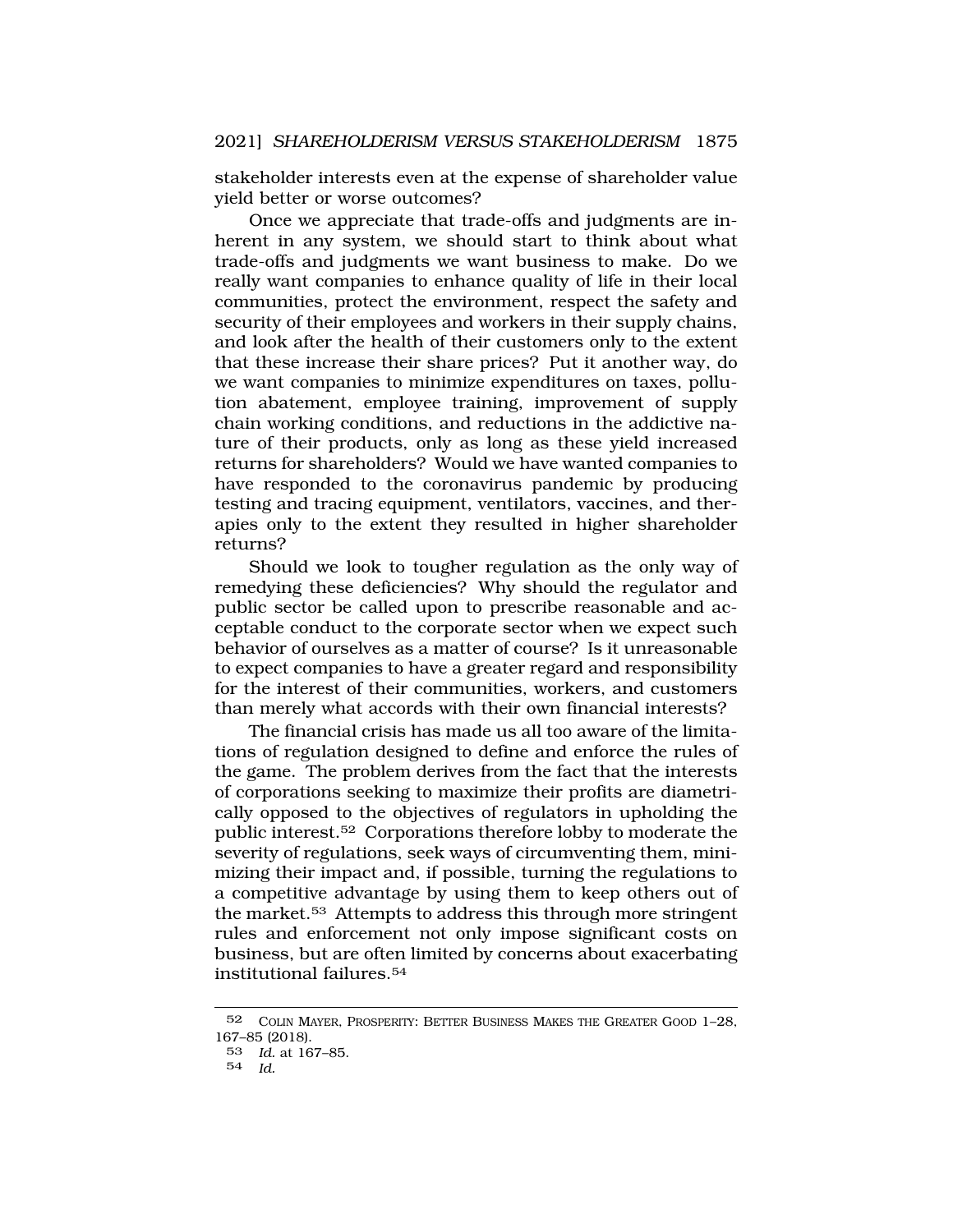If, instead, regulation is used to align the private purposes of corporations with their social purposes—as, for example, might be reflected in their licenses to operate in those parts of the economy where there are market failures, such as utilities and financial institution—then, in place of conflict between the objectives of business and regulators, there is cooperation. More generally, such an alignment of interest can promote more constructive relationships between government and business, in which business does not simply use its power to manipulate government for its own ends but recognizes its responsibilities to promote broader public objectives.

The implications of BT's rejection of trade-offs and judgments yield demonstrably unreasonable and untenable conclusions. None of the evidence that they purport to present provides any support for shareholder primacy and merely serves to reinforce the conclusion that shareholder primacy emanates from a fundamentally deficient system.

But the main criticism of BT's article is not simply that they have failed to demonstrate their point, but rather that they are asking the wrong question. The right question does not force a choice between shareholderism and stakeholderism but asks what form of governance delivers the best outcomes. If the objective is to help solve the problems of the world profitably, then there is a place for both shareholderism and stakeholderism. Different purposes require different corporate structures. If the objective is to deliver the most profitable solution, then shareholder value might well be the most appropriate approach. If, on the other hand, the objective is to produce the best solution, even if it delivers lower profits, then emphasizing other priorities beyond shareholders may be warranted.

By making corporate values explicit and measurable on their own terms, corporate purpose makes management accountable for its delivery in a way in which shareholder value cannot. In a world in which shareholders are interested in their stakeholders' and their own welfare and wealth, companies should be answerable for meeting their targets on carbon emissions as well as financial returns, and for delivering employment to future generations as well as pensions to current ones. In promoting long-term shareholder welfare, enlightened shareholder capitalism makes accountability of management hopelessly imprecise, while corporate purpose and values make it laser sharp.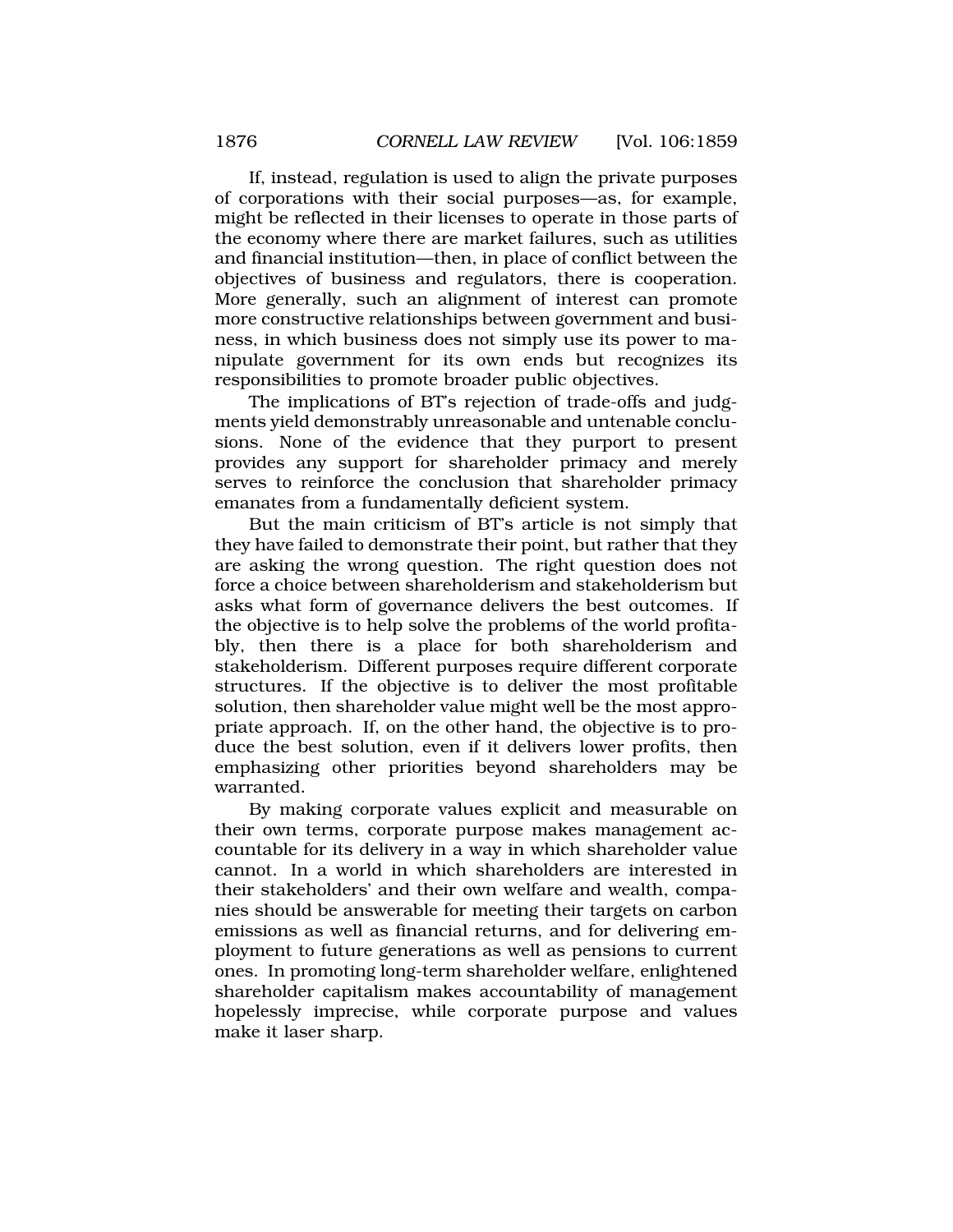If companies do not specify a corporate purpose that includes stakeholders and shareholders, then regulation and public ownership will do it for them. If they do not retain sufficient shareholder value in their businesses to ensure fulfilment of commitments to their stakeholders then, as with the banks, regulators will impose capital requirements and dividend restrictions on them. The world had moved on from classical shareholder governance before the coronavirus pandemic; it has progressed much further since.

The contradiction between shareholder and stakeholder interests is not a contradiction at all. These interests are neither always one and the same nor are they always in conflict. They are, in general, complementary ways of delivering the plurality of outcomes that we should be asking of our economic systems, particularly in an era where the dire consequences of promoting one at the expense of the other have become all too clear. Now more than ever we need a multiplicity of purposes and corporate forms to address the multitude of problems that have been of our own creation.

We should encourage a multiplicity of purposes and competition by devising different models to deliver them. We should promote the type of experimentation and innovation that will allow scholars and entrepreneurs to determine in which circumstances a particular model is best suited to delivering the desired results. We should not start with the model shareholder profit—and simply accept what it delivers. Instead, we should start with the purpose of a business and then determine the model.

### CONCLUSION: AN ALTERNATIVE FRAMEWORK

The Future of the Corporation program at the British Academy seeks to do exactly that.55 It brought together thirty academics from around the world across multiple disciplines in both the humanities and the social sciences to examine how business needs to be reformed to address the environmental, social, and political challenges it faces, and to take advantage of the remarkable technological opportunities that now exist. To promote the practical relevance of their conclusions, the group was advised by business leaders from across multiple sectors of the economy.

<sup>55</sup> *Future of the Corporation: About*, THE BRITISH ACAD., https:// <www.thebritishacademy.ac.uk/programmes/future-of-the-corporation/about>/ [\[https://perma.cc/ZV9D-5G42\]](https://perma.cc/ZV9D-5G42) (last visited Mar. 16, 2021).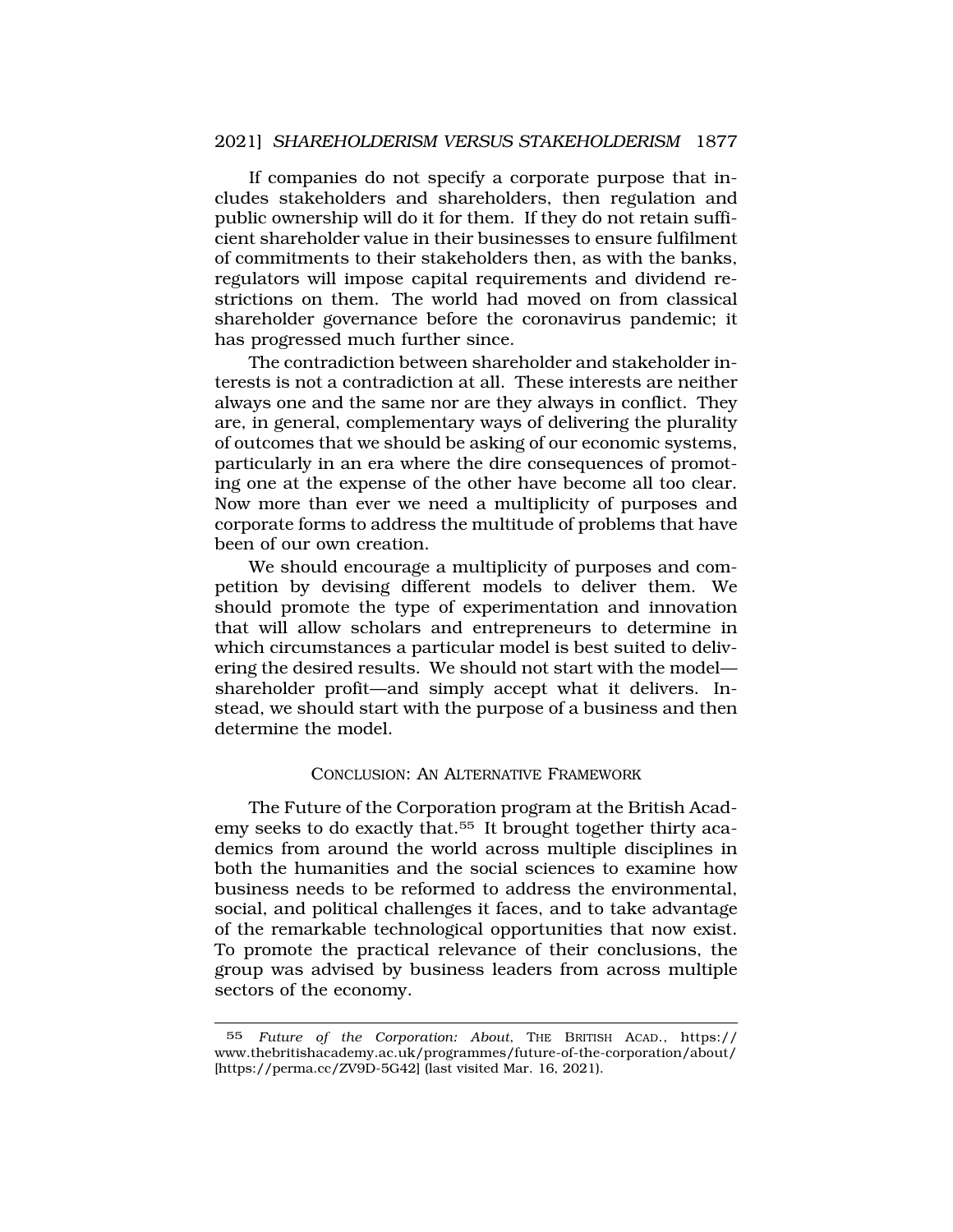What emerged was a consensus that the purpose of the corporation is to solve the problems that individuals, societies, and the natural world now face in ways that are profitable and commercially viable but not to profit from producing problems. The program concluded that the purpose of business is "to produce profitable solutions for the problems of people and planet," not profiting from producing problems for [either.56](https://either.56)

In the second phase of its work, the program set out eight principles around which to organize reform of the existing system.57 These principles concerned law and regulation, ownership and governance, measurement and performance, and finance and [investment.58](https://investment.58) It described the basis on which these principles should be formulated and pathways for their [adoption.59](https://adoption.59)

Now, in its third and final phase, the program moves beyond principles to identify specific policies for reform by both business and government. The program also seeks to describe the role that other parties, such as accounting bodies, civil society, educational institutions—particularly business schools—and regulators should play in the process. The program is designed to provide an evidence-led basis for determining what type of reforms are both desirable and feasible and how in practice they should be implemented and evaluated.

Crucially, the program recognizes reform as a "systems design issue."60 The existing system is a coherent and consistent formulation of law, regulation, ownership, governance, measurement, performance, finance, and investment. It is the system that BT describe so clearly in the context of the United States and presume to be the only system. But it is not the only system, and it is one that is scholars and experts are increasingly finding to be wanting and [damaging.61](https://damaging.61)

It is critically important that we recognize the deficiencies of current arrangements and systems and appreciate that par-

60 *See id.* at 37.

<sup>56</sup> THE BRITISH ACAD., REFORMING BUSINESS FOR THE 21ST CENTURY: A FRAMEWORK FOR THE FUTURE OF THE CORPORATION 24 (2018).

<sup>57</sup> *See* THE BRITISH ACAD., PRINCIPLES FOR PURPOSEFUL BUSINESS: HOW TO DELIVER THE FRAMEWORK FOR THE FUTURE OF THE CORPORATION 20–29 (2019) (describing the principles).

<sup>58</sup> *See id.* 

<sup>59</sup> *See id.* at 30–35.

<sup>61</sup> *See, e.g.*, EDMANS, *supra* note 16, at 19–23 (describing how a pure profitseeking approach, which Edmans refers to as the "pie splitting mentality," leads to exploitation and regulatory battles, whereas "pie growing"—adding value for more parties than just shareholders—can derivatively increase profits while also benefiting other constituents).